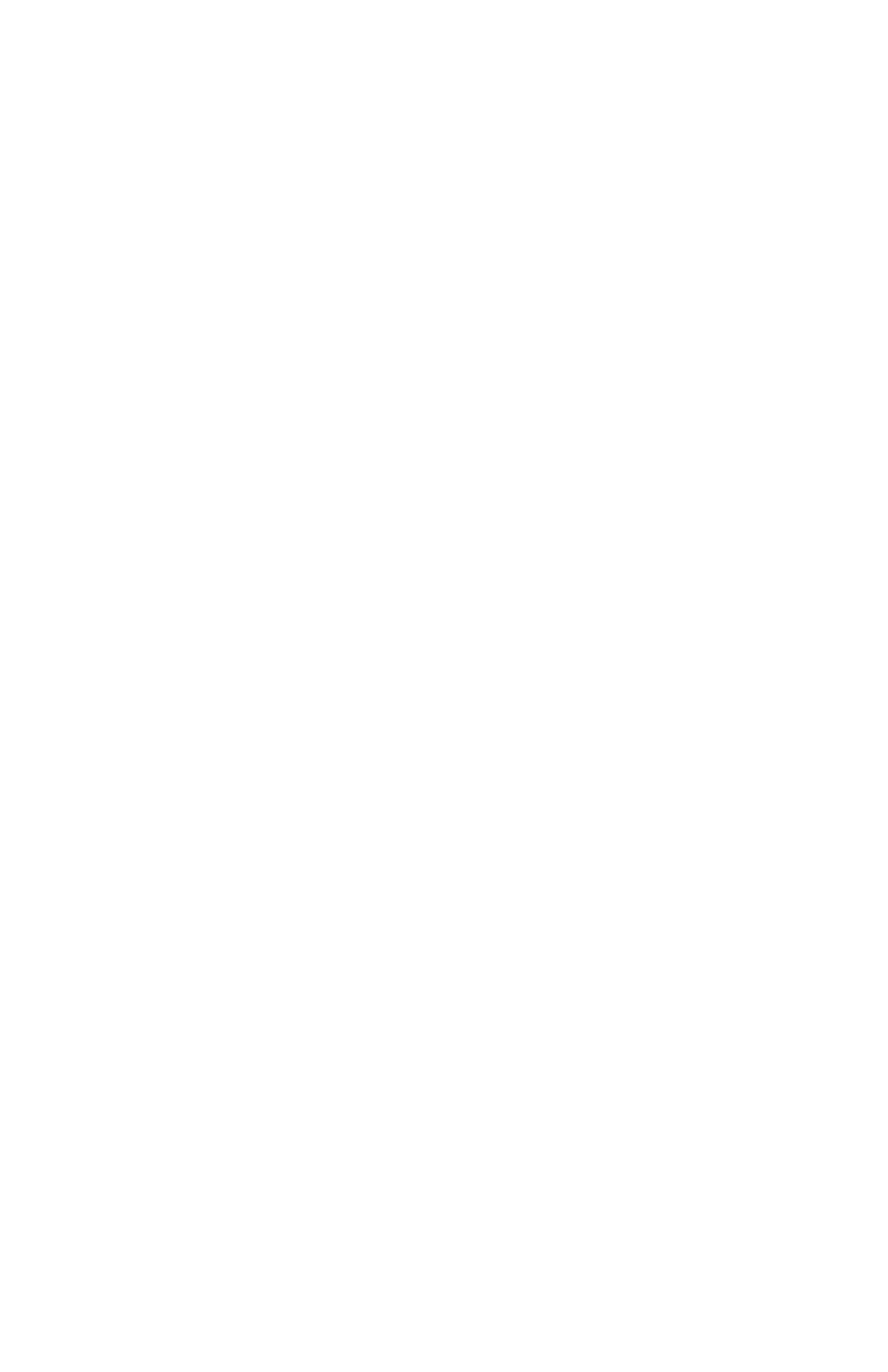# **Specifications MX Sport Specifications**

| <b>Type of Detector</b>                          | All-Purpose                                                                            |
|--------------------------------------------------|----------------------------------------------------------------------------------------|
| Weight                                           | 4 lbs.                                                                                 |
| Waterproof                                       | Yes                                                                                    |
| <b>Backlight</b>                                 | Yes                                                                                    |
| Adjustable Shaft                                 | Yes                                                                                    |
| <b>Assembled Length</b><br>Minimum               | 41"                                                                                    |
| <b>Assembled Length</b><br>Maximum               | 50"                                                                                    |
| Rechargeable System                              | Not Included                                                                           |
| <b>Batteries</b>                                 | $AA \times 8$                                                                          |
| <b>Headphone Jack</b>                            | 1/4" Adapter Included                                                                  |
| <b>Arm Rest</b>                                  | Adjustable                                                                             |
| <b>Arm Rest Strap</b>                            | Included                                                                               |
| <b>Control Box Mount</b>                         | Standard                                                                               |
| <b>Number of Frequencies</b>                     | 1                                                                                      |
| <b>Frequencies</b>                               | 13.8kHz                                                                                |
| Mft. Warranty                                    | 2 Year                                                                                 |
| <b>Instruction Manual</b>                        | Yes                                                                                    |
| <b>Searchcoil Size</b>                           | 10"                                                                                    |
| <b>Searchcoil Shape</b>                          | Round                                                                                  |
| Searchcoil Build                                 | Open                                                                                   |
|                                                  | DD                                                                                     |
| <b>Searchcoil Type</b><br><b>Interchangeable</b> |                                                                                        |
| <b>Searchcoil</b>                                | Yes                                                                                    |
| <b>Waterproof Searchcoil</b>                     | Yes                                                                                    |
| <b>Submersible Searchcoil</b>                    | Yes                                                                                    |
| <b>Optional Searchcoil</b>                       | Available                                                                              |
| <b>Display Type</b>                              | LCD                                                                                    |
| <b>Number of Search Modes</b>                    | 7                                                                                      |
| <b>All Search Modes</b>                          | All Metal<br>Coins & Jewelry<br>Beach<br>Relics<br>Prospecting<br>Hi-Trash<br>Pinpoint |
| <b>Technology</b>                                | <b>VLF Single Frequency</b>                                                            |
| <b>Discrimination</b>                            | Adjustable                                                                             |
| <b>Threshold</b>                                 | Yes                                                                                    |
| <b>Sensitivity</b>                               | Adjustable                                                                             |
| <b>Ground Balancing (Fixed)</b>                  | Yes                                                                                    |
| <b>Ground Balancing</b><br>(Automatic)           | Yes                                                                                    |
| <b>Target Identification</b>                     | Yes                                                                                    |
| Programmable Target ID                           | Yes                                                                                    |
| <b>Number of Target ID</b>                       |                                                                                        |
| Segments                                         | 20                                                                                     |
| <b>Depth Indication</b>                          | Yes                                                                                    |
| <b>Pinpoint Mode</b>                             | Yes                                                                                    |
| <b>Volume</b>                                    | Adjustable                                                                             |
| <b>Audio Tones</b>                               | Yes                                                                                    |
| <b>Number of Audio Tones</b>                     | 22                                                                                     |
| <b>Low Battery Warning</b>                       | Yes                                                                                    |
| <b>Battery Life</b>                              | 20+ Hours                                                                              |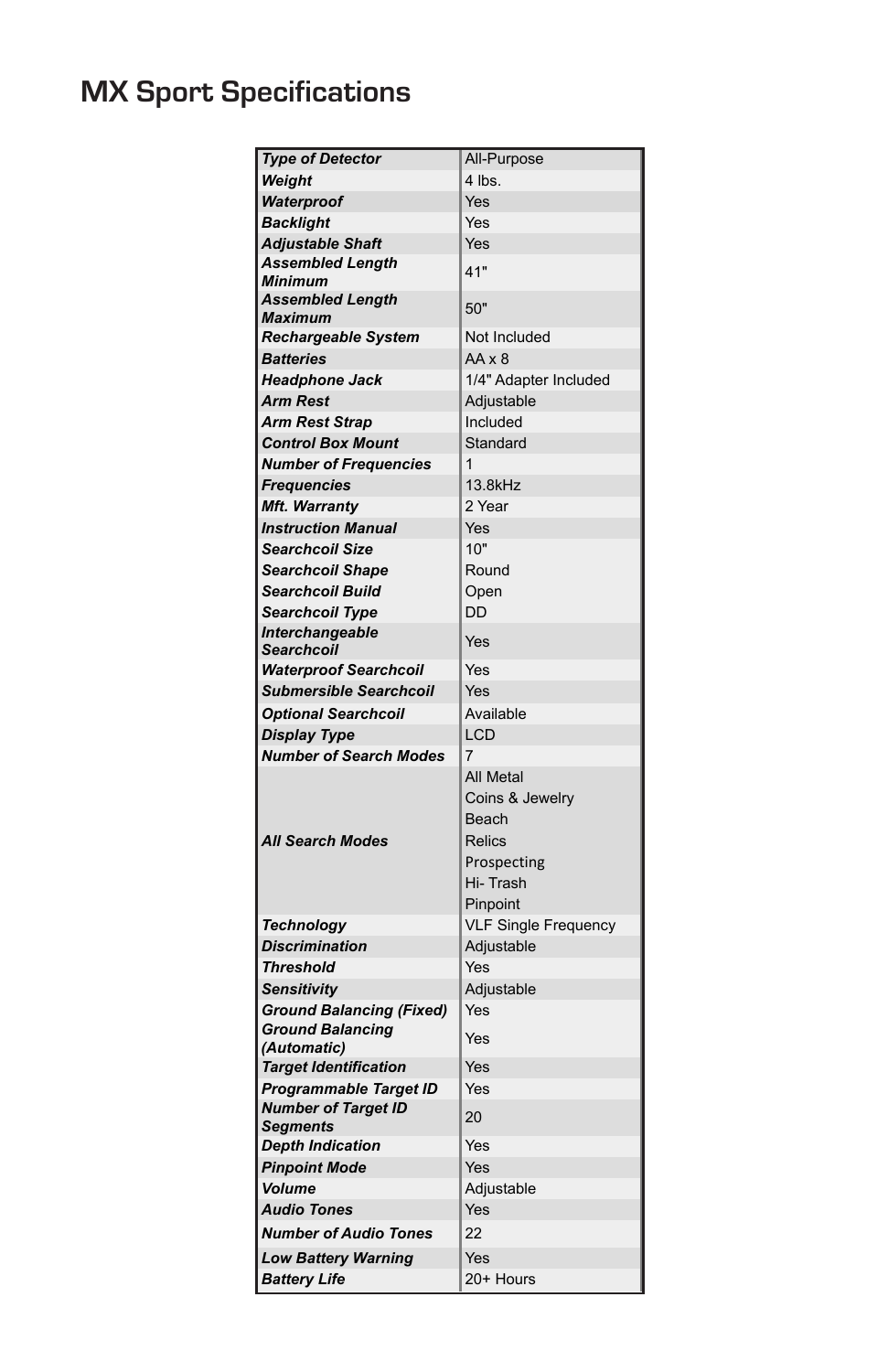# **Contents**

| Quick Reference Tables |  |
|------------------------|--|
|                        |  |
|                        |  |
|                        |  |
|                        |  |
| Features               |  |
| Live Navigation        |  |
|                        |  |
|                        |  |
| Display & Contros      |  |
|                        |  |
|                        |  |
|                        |  |
|                        |  |
|                        |  |
|                        |  |
|                        |  |
|                        |  |
|                        |  |
|                        |  |
|                        |  |
|                        |  |
|                        |  |
|                        |  |
| All Metal Features     |  |
|                        |  |
|                        |  |
|                        |  |
|                        |  |
|                        |  |
|                        |  |
|                        |  |
|                        |  |
|                        |  |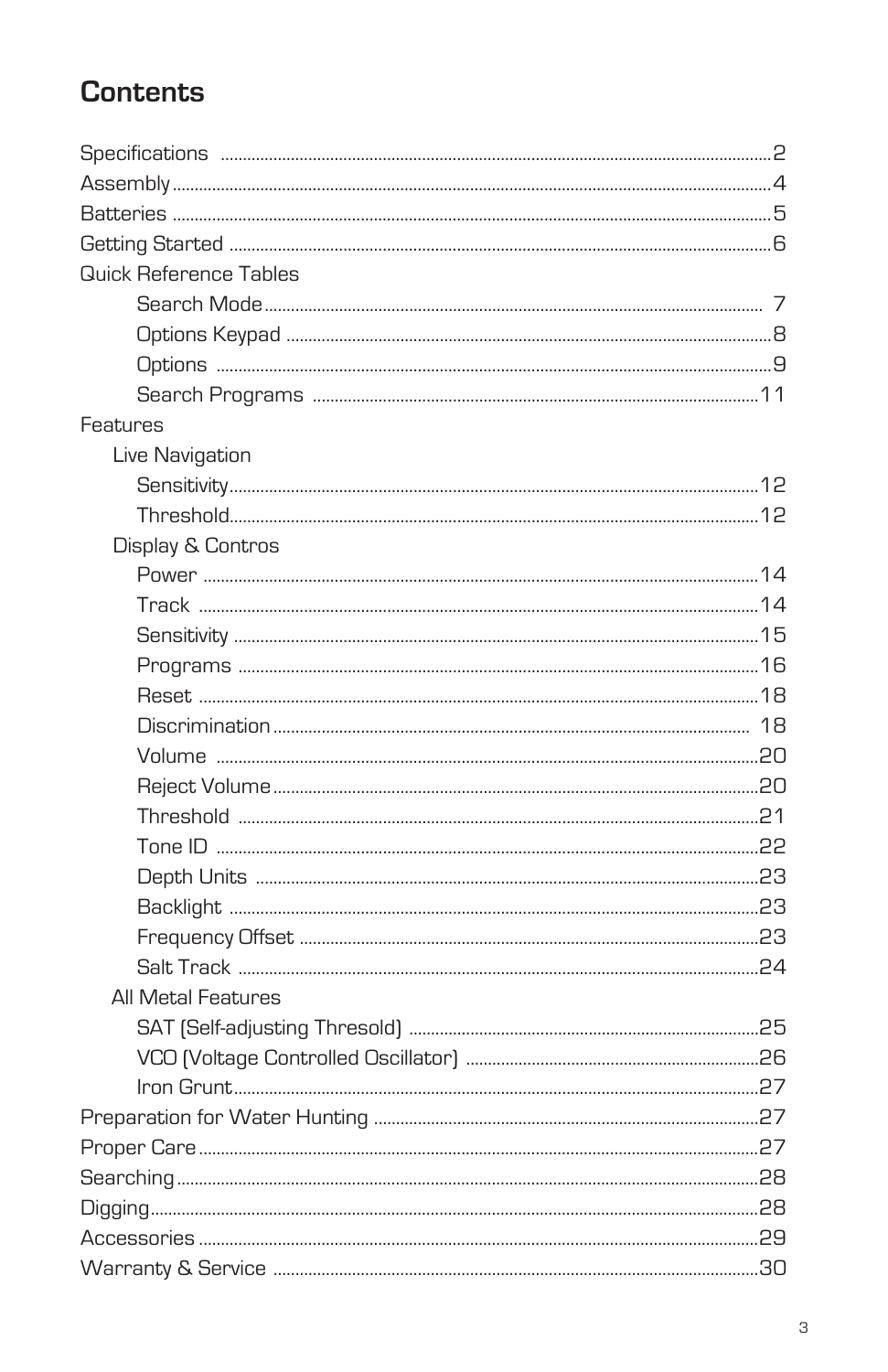# **Assembly**



- 1. Remove all parts from the shipping carton and check assembly diagram to ensure all parts are present.
- 2. Install black rubber washers on fiber lower rod; attach search coil to lower fiber rod. Use only the nonmetallic washers, fiber bolt, and fiber thumbnut provided to secure search coil loop to the lower fiber rod.
- 3. Insert lower fiber rod into center rod so that the spring buttons line up with one of the length-adjustment holes in the center rod. Turn the camlock to eliminate any slack.
- 4. Insert the center extension rod into the hand-grip section. Turn the camlock to eliminate any slack.
- 5. Wind the search coil cable around the rods, first revolution over the top of the rod, all the way to the display pod. Plug the cable into the connector on the back of the display. When looking at the back of the display, it is the connector on the right. Tighten the retainer ring securely.
- 6. Thread the velcro armcup through the slots on the armcup. With your arm in position, fold the strap over onto the velcro so that the strap is loose enough to to pull your arm in and out of the armcup.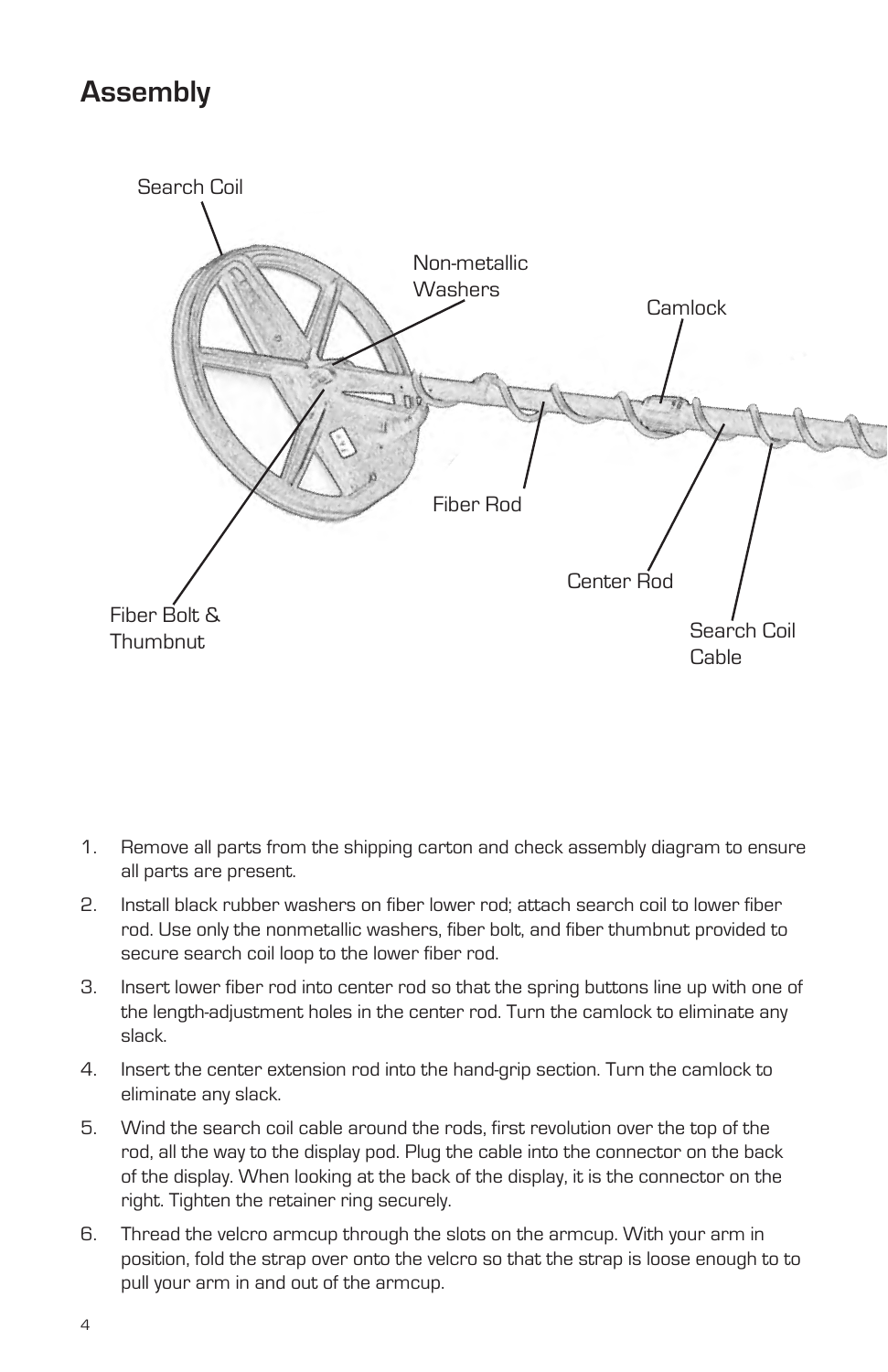

- 7. Grip the detector and sweep the search coil over the floor. If the fit feels uncomfortable, adjust the position of the lower fiber rod. The ideal position allows you to stand up straight and sweep the search coil over the ground without stooping over.
- 8. Install eight "AA" batteries in the battery holder carefully noting the **+** &positions marked inside the battery holder. Insert the battery pack, lining up the contacts. Tighten the battery seal.

#### **Tips on Batteries**

- The MX-Sport operates for up to 40 hours (without backlight) using eight quality "AA" batteries.
- High-quality "AA" alkaline batteries are recommended. Rechargeable NiCad, Nickel Metal Hydride, or other similar "AA" substitutions work well. Batteries near or above 2 volts per cell and higher are not recommended.
- Battery life will change with battery type, operating temperature, and backlight use. Lowering the volume of the built in speaker or using headphones extends battery life.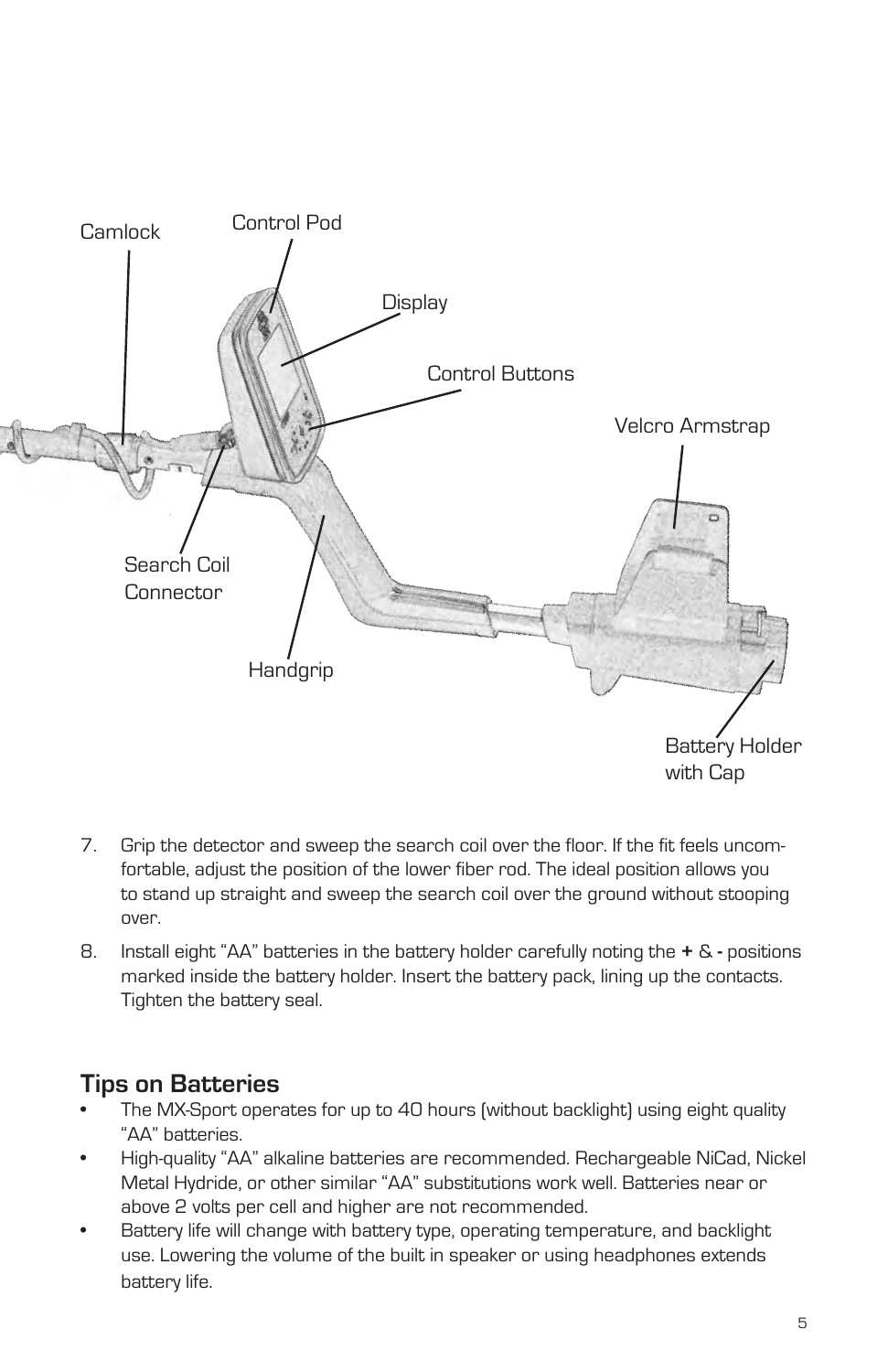# **Getting Started with MX Sport**

- 1. Press the power ON button. Upon initial power up, the detector defaults to the Coin and Jewelry program.
- 2. Sweep the search coil from side to side, keeping it level and close to the ground. Overlap each search pass by at least 50%.
- 3. Once a target is detected, indicated by a consistent beep, sweep several passes over the target center and note the display identification and target depth.
- 4. If the target indicates dig worthy, press and hold the Pinpoint button  $\sqrt{X}$ . If tapped, the pinpoint button will lock in the Pinpoint mode. After pinpointing remember to tap the pinpoint button once more to return to Search mode.
- 5. When using MX Sport's DD search coil, the pinpoint spot is an imaginary line through the center of the search coil. It is important to determine where this detection line begins and ends on the coil. When using an optional concentric search coil, the pinpoint spot is in the center of the search coil
- 6. Sweep the target area slowly in an "x" pattern. The strongest beep and shallowest depth indicates target center.
- 7. Practice with a visible object above ground, moving back and forth over the target.
- 8. Use care in digging properly for the terrain. Fill in all holes and discard any trash found in the proper receptacle. By not leaving trash and unsightly holes behind you, open areas will continue to be available for you and others to metal detect.



## **Controls**

The MX Sport operates in either Search or Options mode. The detector will continue to provide audio feedback when in Options mode, but the display will be used to show options rather than target information.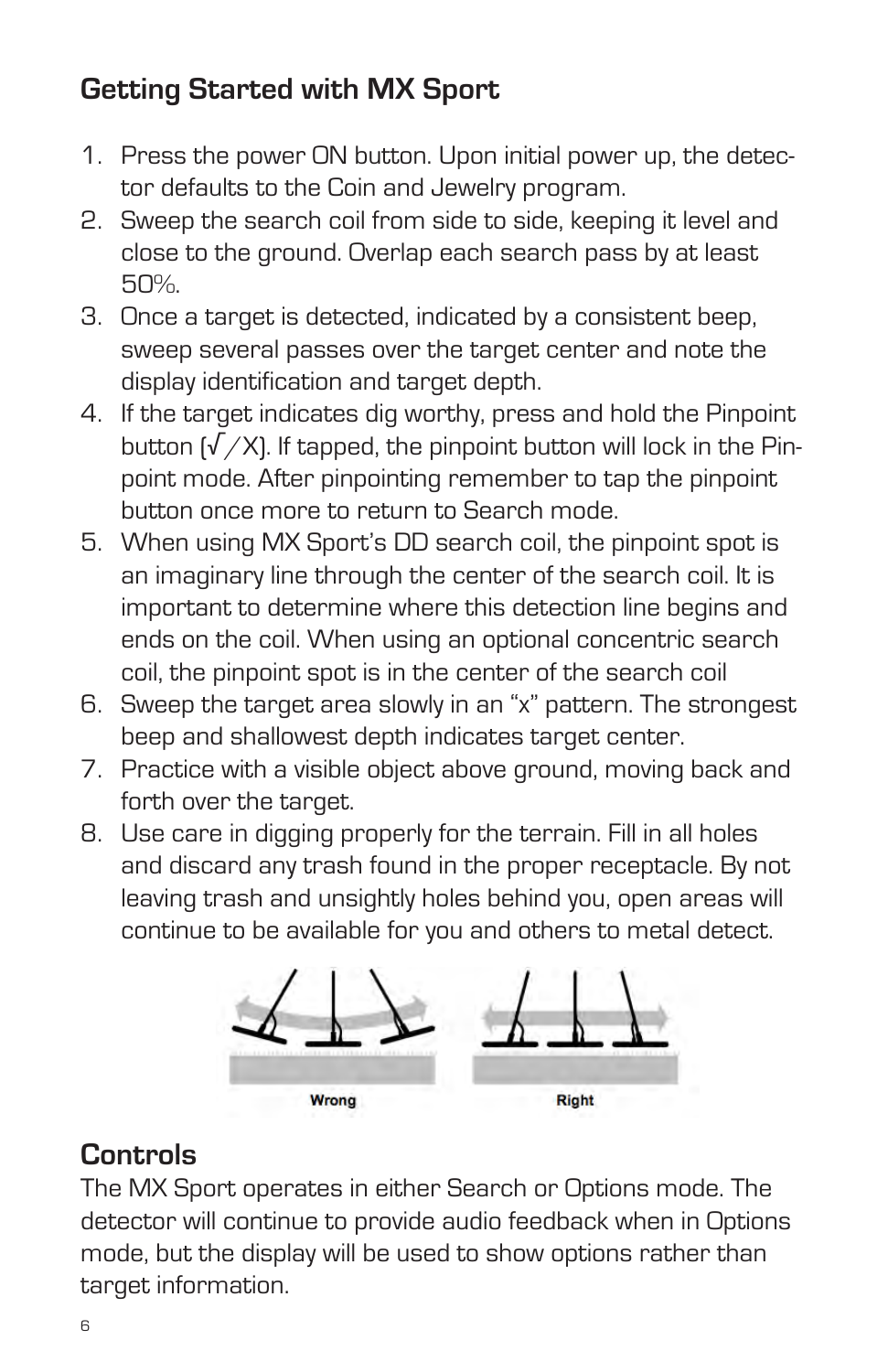Power Button: The power button turns on the MX Sport. Tapping the power button while the detector is on will turn on the backlight. Holding the power button while on will turn the MX Sport off.

# **Search Mode**

The MX Sport enters Search mode when turned on. In Search mode, the buttons on the keypad perform the following functions:

|                | <b>Function</b>                                                                                                       | <b>Details</b>                                                                                                                                                                                                                                                                                                                                                                                                                                           |  |  |
|----------------|-----------------------------------------------------------------------------------------------------------------------|----------------------------------------------------------------------------------------------------------------------------------------------------------------------------------------------------------------------------------------------------------------------------------------------------------------------------------------------------------------------------------------------------------------------------------------------------------|--|--|
|                | <b>Increases Threshold</b><br>volume.<br>Decreases Threshold                                                          | When adjusting Threshold, the display will<br>momentarily read "THRESH" and the current<br>threshold volume is displayed on the central<br>numbers.                                                                                                                                                                                                                                                                                                      |  |  |
|                | volume                                                                                                                |                                                                                                                                                                                                                                                                                                                                                                                                                                                          |  |  |
| $\ddot{}$      | Increases Sensitivity.                                                                                                | When adjusting Sensitivity, the display will read<br>"SENS" and the current sensitivity is displayed on                                                                                                                                                                                                                                                                                                                                                  |  |  |
|                | Decreases Sensitivity.                                                                                                | the central numbers. If Sensitivity is increased to<br>10, the display will read "BOOST" to indicate that<br>Audio Boost is being used.                                                                                                                                                                                                                                                                                                                  |  |  |
|                | <b>Tapping toggles Pinpoint</b><br>mode on or off. Holding<br>forces Pinpoint mode on<br>until the Pinpoint button is | When Pinpoint mode is active, the display will read<br>"PINPNT" and target depth is displayed on the<br>central numbers. Pinpoint mode can be toggled in<br>hunting mode with a quick press.                                                                                                                                                                                                                                                             |  |  |
|                | released.                                                                                                             | Alternately, the button can be held to keep the<br>detector in pinpoint until the button is released.                                                                                                                                                                                                                                                                                                                                                    |  |  |
| <b>TRACK</b>   | Tapping locks or unlocks<br>the ground tracking<br>system. Holding performs a<br>Ground Grab.                         | When locking the tracking system, the display will<br>momentarily read "LOCKED" and a lock icon<br>appears below the TRACK label. When unlocking<br>the tracking system, the display will momentarily<br>read "TRKING" and the lock icon will disappear.<br>When a Ground Grab is completed, the display will<br>read "GRABBd". In Ground Grab mode, the number<br>displayed is the relative ground phase, and the<br>depth meter shows ground strength. |  |  |
| <b>OPTIONS</b> | <b>Enters Options Mode.</b>                                                                                           |                                                                                                                                                                                                                                                                                                                                                                                                                                                          |  |  |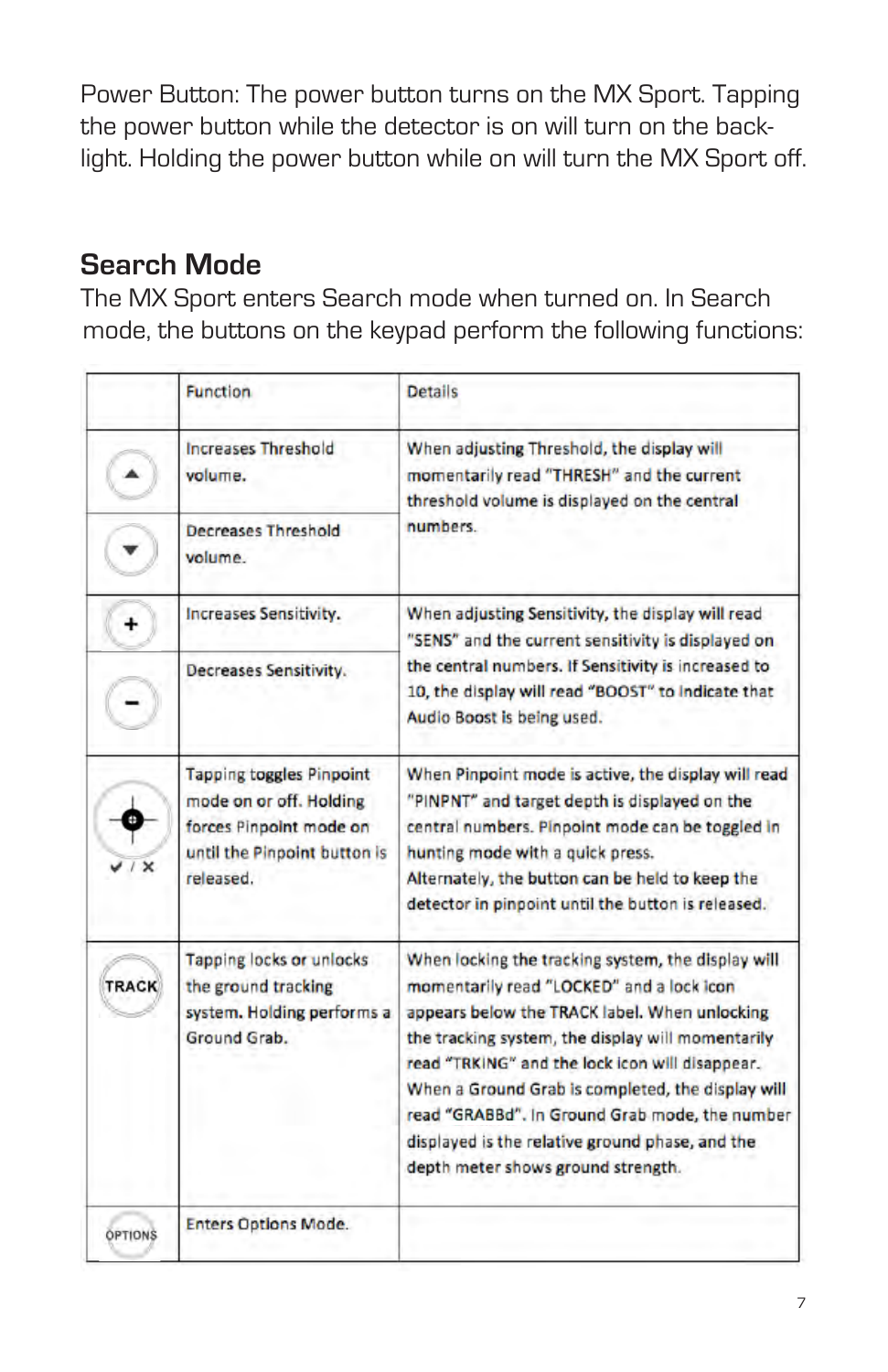# **Options Keypad Functions**

When the user presses the Options button while in Search mode, the MX Sport enters Options mode. As mentioned above, Options mode will only affect the display. The MX Sport will still provide audio feedback from the target system. The MX Sport will automatically leave Options mode approximately 10-15 seconds after the last time any button is pressed on the keypad. When in Options mode, the buttons on the keypad perform the following functions:

| Name         | Function                                                                                       | <b>Detail</b>                                                                   |  |  |
|--------------|------------------------------------------------------------------------------------------------|---------------------------------------------------------------------------------|--|--|
|              | Moves to the previous option in the<br>menu.                                                   | The menu is circular-the Volume<br>and Reset options are next to<br>each other. |  |  |
|              | Moves to the next option in the menu.                                                          |                                                                                 |  |  |
| +            | increases the value of the current<br>option in the menu.                                      | Affects all options except RESET.                                               |  |  |
|              | Decreases the value of the current<br>option in the menu.                                      |                                                                                 |  |  |
|              | If the current option in the menu can be<br>toggled (turned on or off), toggles that<br>value. | Affects DISC, SALTRK,<br>INCHES/METRIC, IRNGNT, VCO,<br>and RESET options.      |  |  |
| <b>TRACK</b> | No function in Options mode.                                                                   |                                                                                 |  |  |
| OPTIONS      | Leaves Options mode.                                                                           |                                                                                 |  |  |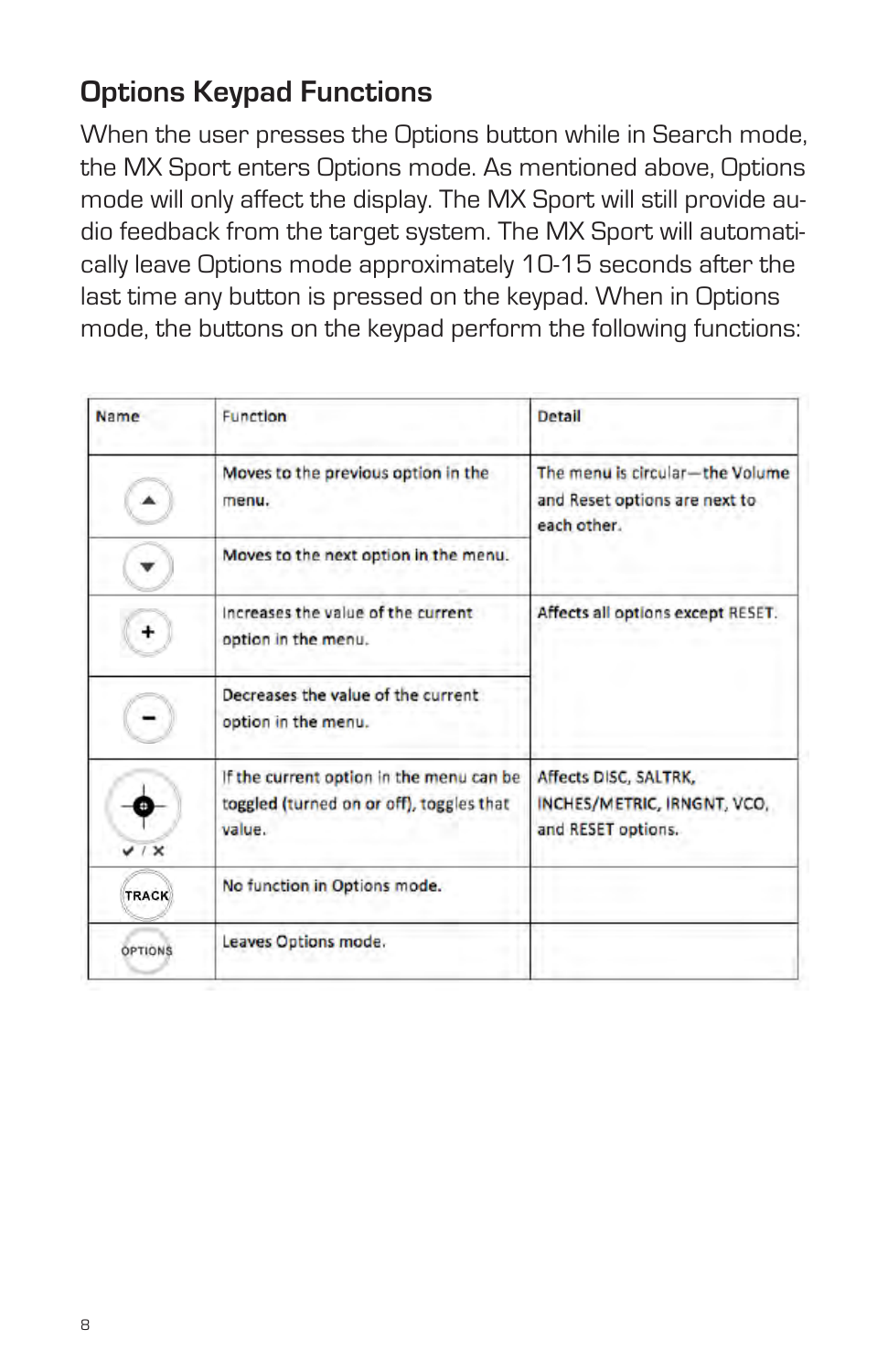# **Options**

The following is a list of options available in the MX Sport.

| Name                              | <b>Description</b>            | Min                                                                                                                                                                                                                                                                                                                                                                                                                                                                                                                                                                                                                                                                                  | Max | Note                                                                                                                                                                                                                   |
|-----------------------------------|-------------------------------|--------------------------------------------------------------------------------------------------------------------------------------------------------------------------------------------------------------------------------------------------------------------------------------------------------------------------------------------------------------------------------------------------------------------------------------------------------------------------------------------------------------------------------------------------------------------------------------------------------------------------------------------------------------------------------------|-----|------------------------------------------------------------------------------------------------------------------------------------------------------------------------------------------------------------------------|
| <b>VOLUME</b>                     | Volume                        | o                                                                                                                                                                                                                                                                                                                                                                                                                                                                                                                                                                                                                                                                                    | 30  |                                                                                                                                                                                                                        |
| <b>THRESH</b>                     | <b>Threshold</b>              | o                                                                                                                                                                                                                                                                                                                                                                                                                                                                                                                                                                                                                                                                                    | 20  |                                                                                                                                                                                                                        |
| <b>DISC</b>                       | <b>Discrimination</b>         | Using the +/- buttons will control which discrimination zone is being<br>adjusted. Using the pinpoint button will turn the current<br>discrimination zone on or off. If the zone selection cursor is left<br>under a particular zone for a couple seconds, the text will change<br>from "DISC" to a short descriptor of what kind of targets one might<br>find in that zone, (e.g. GOLD, QUARTR, etc.) All zones to the left of<br>the zone selection cursor can be discriminated, and all others<br>accepted, by holding the pinpoint button for a short time. The disc<br>mask can be quickly cleared by placing the cursor on the lowest zone<br>and holding the pinpoint button. |     |                                                                                                                                                                                                                        |
| <b>TONE</b>                       | <b>Tone ID Mode</b>           | ۲                                                                                                                                                                                                                                                                                                                                                                                                                                                                                                                                                                                                                                                                                    | 20  | Central number displays the number of tones in the<br>selected Tone ID mode. Available settings are 1-, 2-, 4-,<br>8-, and 20-tone modes. Only available in programs with<br>Discrimination audio.                     |
| <b>VCO</b><br>ON/NO<br><b>VCO</b> | <b>VCO All-Metal</b><br>Audio | Turns All Metal VCO audio on or off. Only available in programs that<br>use All Metal audio.                                                                                                                                                                                                                                                                                                                                                                                                                                                                                                                                                                                         |     |                                                                                                                                                                                                                        |
| SAT                               | <b>SAT Control</b>            | o                                                                                                                                                                                                                                                                                                                                                                                                                                                                                                                                                                                                                                                                                    | 6   | Controls the amount of SAT used in All Metal modes.<br>Higher SAT values provide faster target<br>response/recovery; lower SAT values provide better<br>depth. Only available in programs that use All Metal<br>audio. |
| <b>PRGRAM</b>                     | Program                       | Changes the search program for the MX-Sport. Available programs<br>are Coin & Jewelry, All Metal, Beach, Prospecting, Hi Trash, and Relic.                                                                                                                                                                                                                                                                                                                                                                                                                                                                                                                                           |     |                                                                                                                                                                                                                        |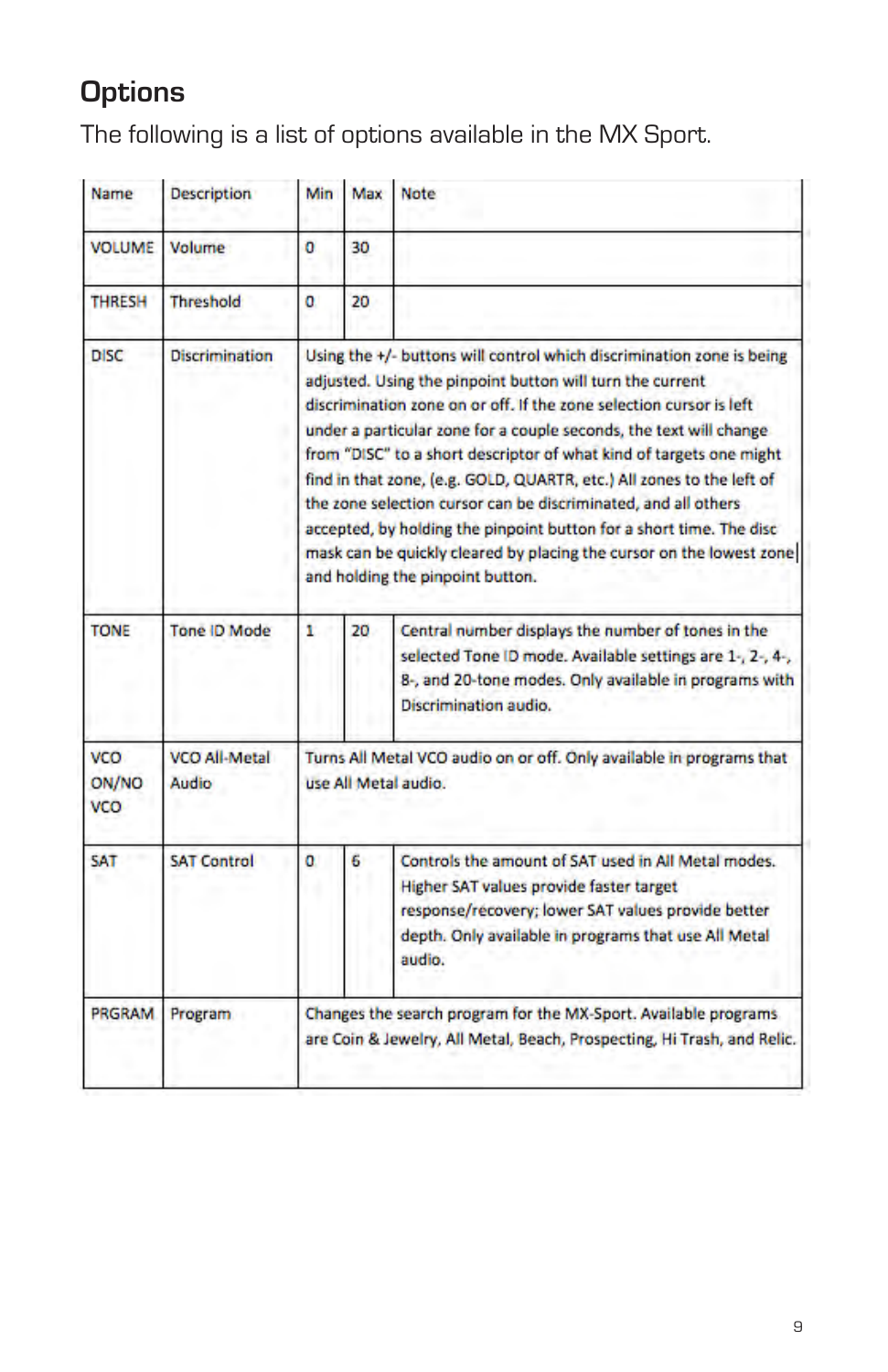# **Options**, cont.

| <b>IRNGNT</b>                   | <b>Iron Grunt</b>                  | OFF                                                                                                                                          | ON | Turns on or off the Iron Grunt in an All Metal audio<br>mode. Only available in programs that use All Metal<br>audio.                                                                                                                           |
|---------------------------------|------------------------------------|----------------------------------------------------------------------------------------------------------------------------------------------|----|-------------------------------------------------------------------------------------------------------------------------------------------------------------------------------------------------------------------------------------------------|
| <b>SALTRK</b>                   | Salt Track Mode                    | OFF                                                                                                                                          | ON | Turns on or off the ability for the ground tracking<br>system to track to soil with large salt content. Used<br>mainly on the beach or in alkaline soils. This option is<br>always turned on in the Beach program.                              |
| FREQ                            | Frequency<br><b>Offset Control</b> | $-3$                                                                                                                                         | 7  | Adjusts operating frequency of the MX-Sport. Used for<br>noise rejection, and to allow two MX-Sport units to<br>operate in close proximity without interference.                                                                                |
| LIGHT                           | <b>Backlight</b><br>Strength       | o                                                                                                                                            | 5  | Adjusts the strength of the LCD Backlight. If backlight<br>strength is decreased to 0, the backlight is turned off. If<br>the backlight is later turned on using the Power button,<br>backlight strength will return to its default value of 3. |
| <b>INCHES/</b><br><b>METRIC</b> | <b>Depth Scale</b>                 | Allows the user to select whether to show depth values in inches or<br>centimeters.                                                          |    |                                                                                                                                                                                                                                                 |
| <b>RESET</b>                    | <b>Factory Reset</b>               | Allows the user to perform a factory reset of the MX-Sport, returning<br>all Programs and Options to their initial factory default settings. |    |                                                                                                                                                                                                                                                 |
|                                 |                                    |                                                                                                                                              |    |                                                                                                                                                                                                                                                 |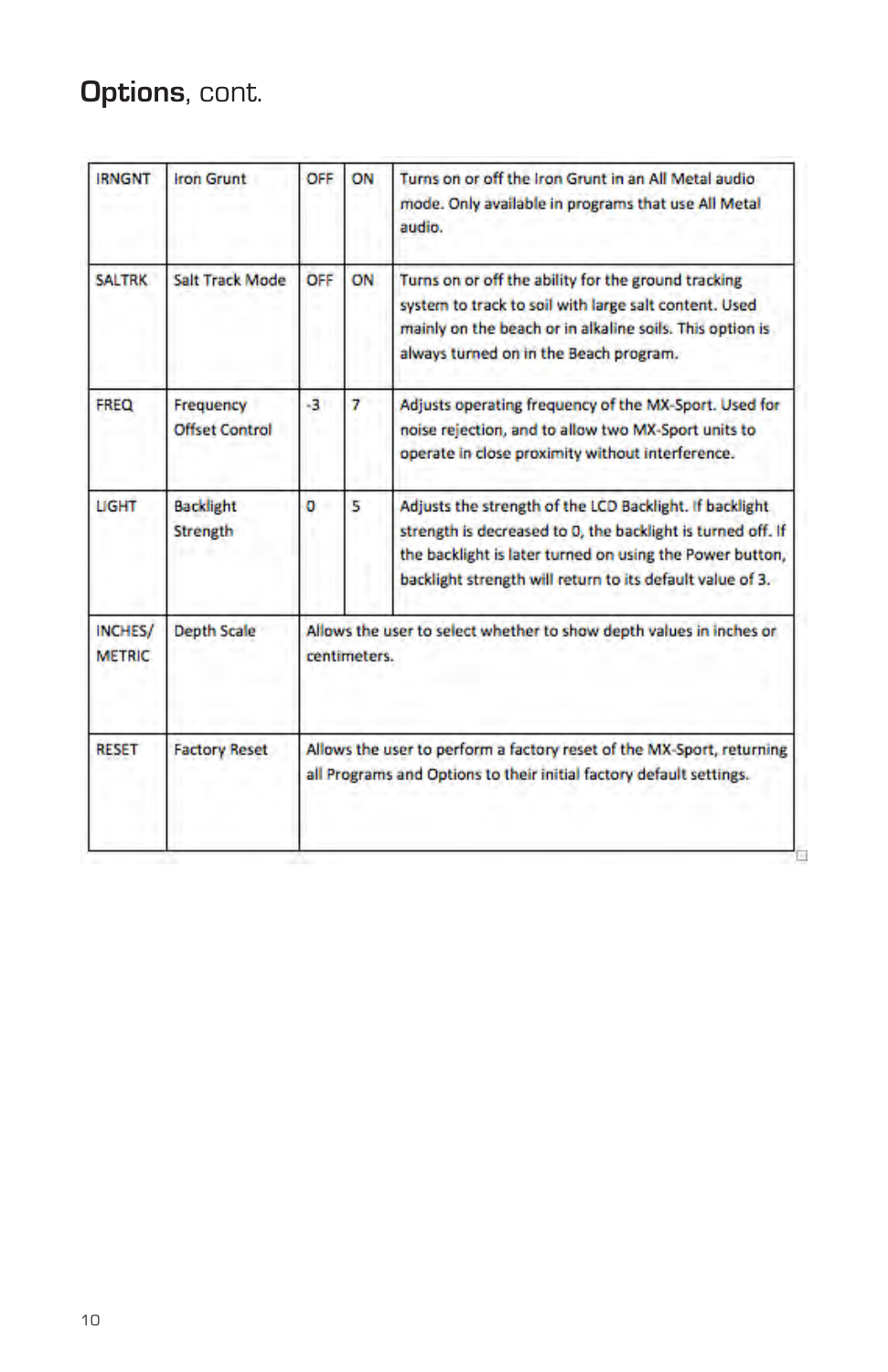## **Search Programs**

Search Programs are implemented as a method for quickly changing multiple options at the same time. Some of these options are also available in the menu (ex. Discrimination), and some are not (ex. the type of audio being used). The factory default settings for each program are intended for general use.

Adjustments made to options in the menu are saved each time the user changes programs and each time the MX Sport is turned off. Performing a factory reset as detailed following will return all Programs to their factory default settings.

|                  | Audio                 | <b>Discrimination</b>                                                                             | <b>Details</b>                                                             |
|------------------|-----------------------|---------------------------------------------------------------------------------------------------|----------------------------------------------------------------------------|
| Coin & Jewelry   | <b>Discrimination</b> | Rejects all negative VDI<br>numbers.                                                              | Defaults to 1-tone mode.                                                   |
| <b>All Metal</b> | <b>All Metal</b>      | None.                                                                                             |                                                                            |
| Beach            | <b>Discrimination</b> | Rejects all negative VDI<br>Defaults to 4-tone mode, with<br>numbers.<br>Salt Tracking turned on. |                                                                            |
| Prospecting      | <b>All Metal</b>      | None.                                                                                             | Defaults to using the Iron<br>Grunt.                                       |
| <b>Hi Trash</b>  | <b>Discrimination</b> | <b>Rejects VDI numbers</b><br>$below +15.$                                                        | Defaults to 4-tone mode.                                                   |
| Relic            | Mixed (Both)          | <b>Rejects VDI numbers</b><br>below -10.                                                          | Defaults to 2-tone mode for<br>the discrimination portion of<br>the audio. |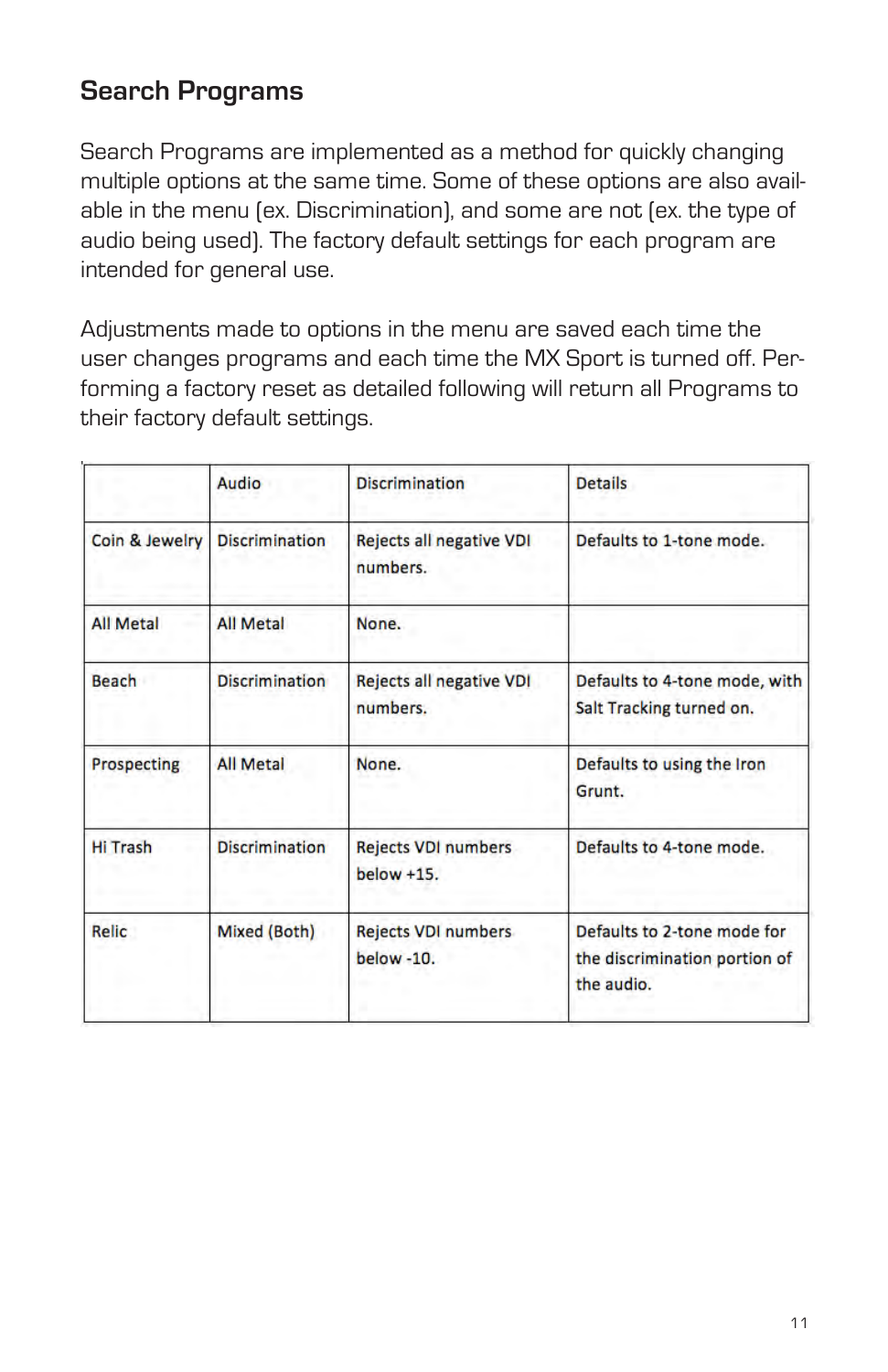# **Features (Detailed)**



#### **Navigation**

During normal searching there are two live controls that add convenience for the two most common adjustments; Sensitivity and Threshold.

**SENSITIVITY:** During searching (in all search modes) pressing the **+** & **-** buttons adjusts the sensitivity, or responsiveness, of the MX Sport. If the sensitivity is set too high, excessive noise will make it difficult to locate targets due to the noise from either the ground or external electric interference. Too-high sensitivity is noted by false signals. Lowering the sensitivity will improve performance. Increase sensitivity for increased depth when the ground and external conditions allow. Note: Few areas will allow maximum sensitivity.

**THRESHOLD:** The MX Sport can be efficiently used with or without a threshold hum. Threshold can be defined as a steady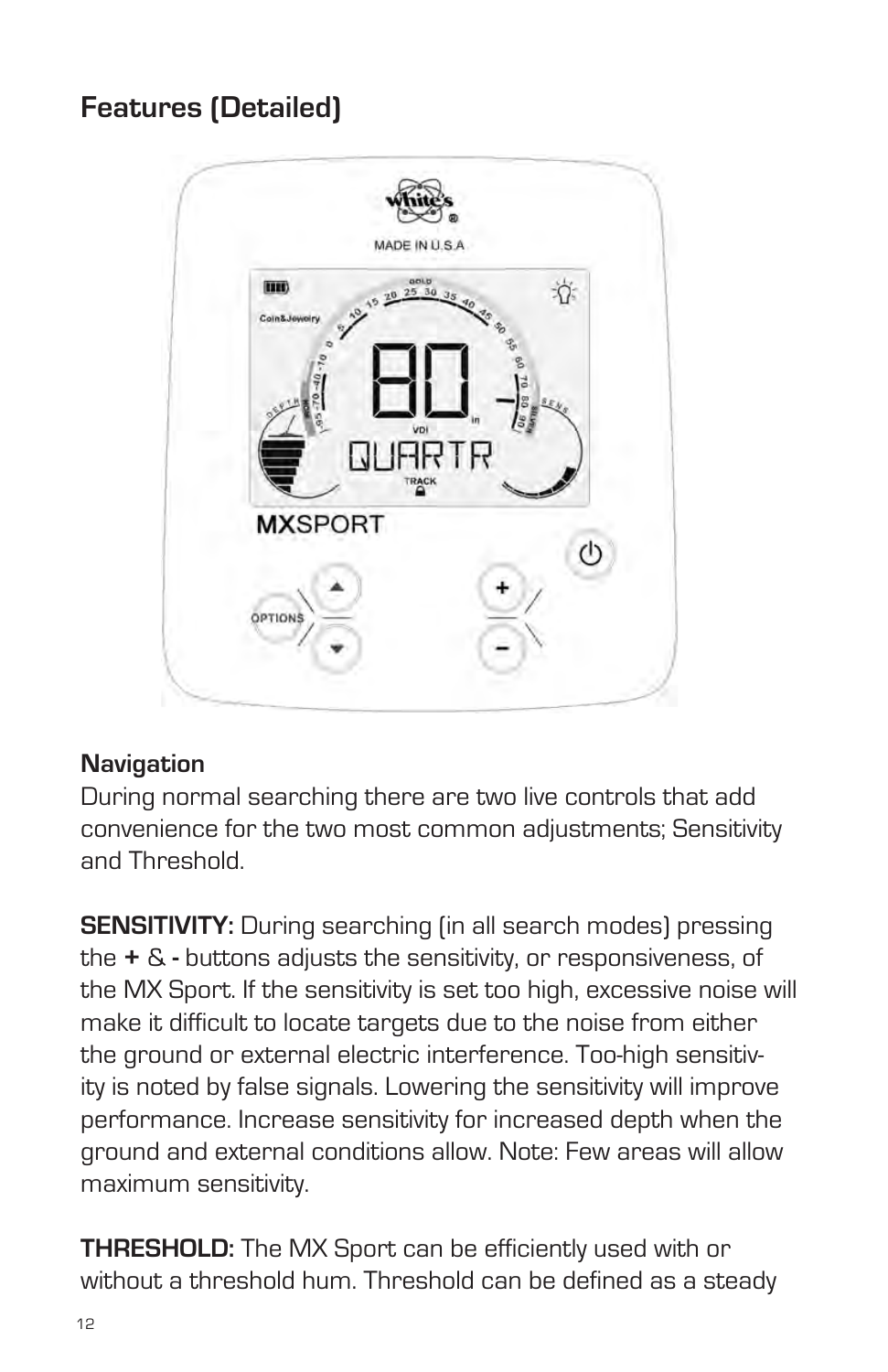continuous background hum. In all search modes, the up & down arrows control the Threshold. The lowest setting of 0 is Silent Search. Use of a threshold provides more information regarding what the metal detector sees. Rejected targets or ground peculiarities often cause the threshold to fade to silent. Changing the search orientation can correct this anomaly. Searching in silence (no threshold) has the advantage of better focus on the desired target responses. Unlike older metal detectors, there is no difference in detection depth using either threshold or silent search. However, those who search with a threshold tend to find more artifacts as the threshold alerts the user to spots that have something unusual about them—perhaps two targets near each other—and thus more attention is paid checking for possible worthwhile targets.

Options- Pressing the Options button, the up and down arrows are used to select the specific option to adjust. The **+** & **-** buttons make adjustments to the selected option.

#### **Summary:**

Press Option button and use arrows to view all the options; press **+** & **-** to adjust a specific option. Go to the next option or exit to search. Exit from Options is automatic after 10–15 seconds. Simply press Option again if you desire further adjustment.

Detection (Search mode) will continue while in the Options mode. Once options have been adjusted, pressing Option button again will exit options.

Options will be slightly different depending on the search program. For example All Metal, Prospecting, and Relic have the features that are specific to All Metal-type programs. Features such as Self-Adjusting Threshold (SAT) and Voltage Controlled Oscillation (VCO) only appear when one of the All Metal modes are in use. These features have no influence over the Discrimination programs and they will not appear as options.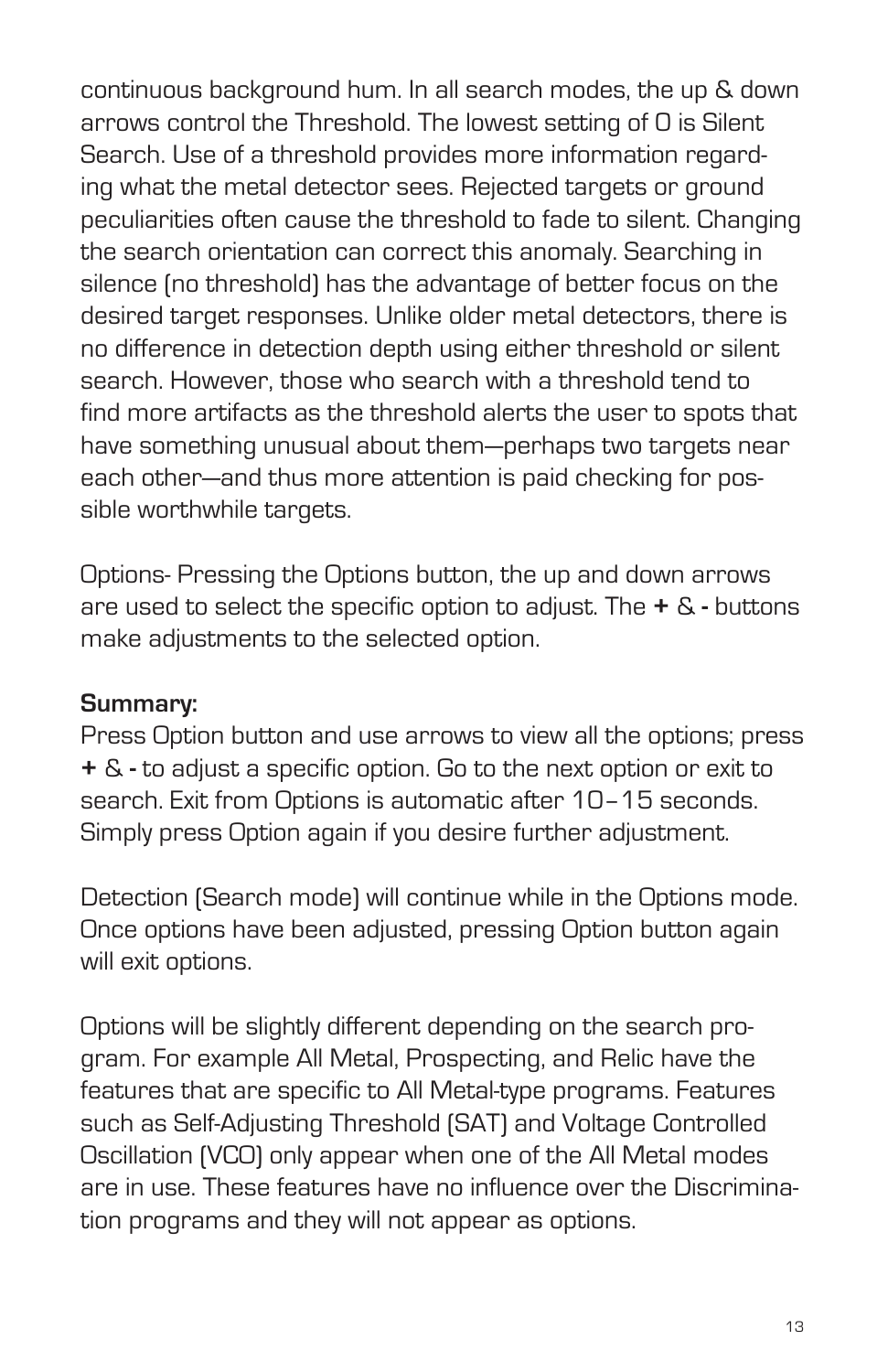# **Display & Controls**

## **POWER**

A quick press of the button turns the MX Sport ON. Another quick press of the power button toggles the backlight on and off. Pressing and holding ON/OFF for a second turns the MX Sport OFF.

Options: Activates option selections. Up & down arrows select among available options. Pressing **+** or **-** adjusts that specific option. Select another option by pressing again or exit by waiting for the option to time out automatically (10–15 seconds).

 $\sqrt{X}$ : Access Pinpoint mode. Also used for some menu sequences.

In Search mode, **+** and **-** adjust Sensitivity; in Options they select the level of adjustment.

## **TRACK**

The MX Sport automatically self-adjusts to the ground mineralization currently being searched and tracks to changes in mineralization. Ground compensation and tracking to ground mineral changes is fully automatic. Automatic ground tracking improves performance over typical/normal ground where ground mineral changes are naturally occurring and gradual.

Spotty high ground minerals (naturally occurring or not), mixed with lower mineralization, can cause errors in ground tracking and result in instability and difficulties (as if the sensitivity was set too high for the area). If stability does not return at reasonably reduced sensitivity settings, spotty high mineralization is likely the cause. To search these difficult areas, locking the ground balance at a fixed level more often than not resolves or reduces instability.

Pressing the TRACK button can lock tracking. However, the level the ground balance is set to when locked is critical for stable operation. Holding the Track button puts the detector into Ground Grab mode, where the number displayed is the relative ground phase, and the depth meter shows ground strength.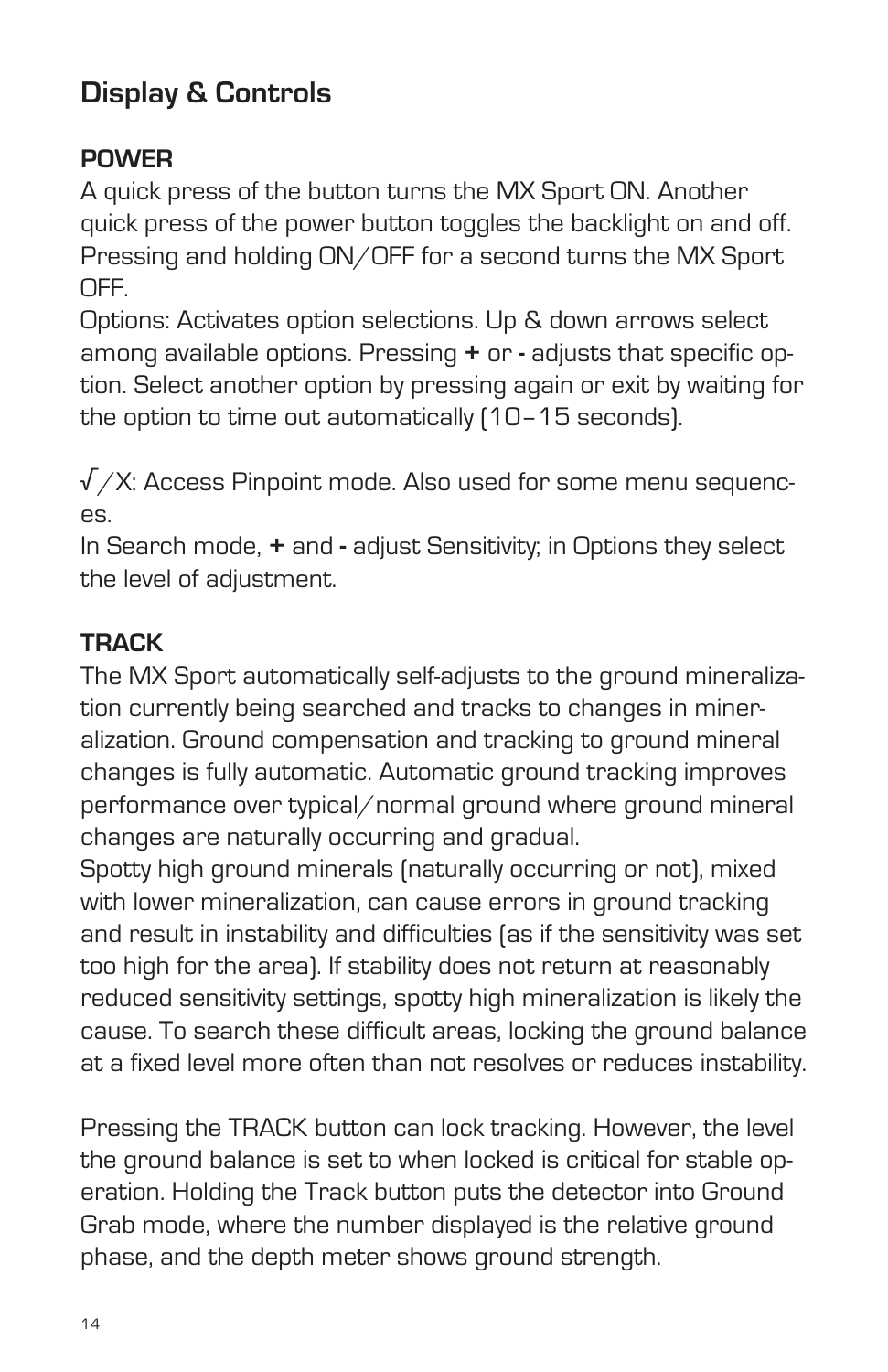- Option  $#1$ : In 80% of situations, tracking can be loced as soon as the detector is turned on. This will result in improved performance in difficult spotty areas. Locking the Tracking prior to searching locks the ground balance at the ferrite (high iron) level.
- Option #2: In 20% of situations, a natural or man-made spotty mineralization may still cause difficulties at the initial ferrite, locked-ground rejection level. In these areas, find a highly mineralized spot that is representative of all the spots in the area, sweep the search coil 6–12 times (or until it doesn't respond) and press the TRACK button. In this case, the user is locking the ground rejection level at the high mineral spot so that all similar spots can be ignored (no response).

If the minerals within these spots exceeds typical ground mineral levels, and are seen as metal ore, they can not be reduced by ground tracking. Reducing the sensitivity of the detector, or using the discrimination mask, is necessary to reduce metal responses. In some regions, hot rocks (iron rich stones) can exceed the metal content of a mineral and thus exceed the range of any metal detector's ground rejection. Any metal (gold silver, copper, nickel, aluminum etc) can be found in metal ore (rock) form, as well. Again, Discrimination and Sensitivity adjustments are the only way to deal with these responses.

The MX Sport captures ground mineral information in real time. Turning off the Power and turning back on will automatically unlock a locked ground balance level. This is necessary to capture new ground information. Switching in and out of the Beach mode (a different ground rejection range) will also unlock a locked ground balance. When powering ON/OFF or switching in or out of the Beach mode, remember to re-lock the ground tracking if that is required for the area.

#### **SENSITIVITY**

Used to increase or decrease responsiveness to targets, ground, and external electrical noise. Maximum depth will be achieved by using the highest setting possible for the area. Settings 1–10 are available. Increasing sensitivity to 10 activates the Audio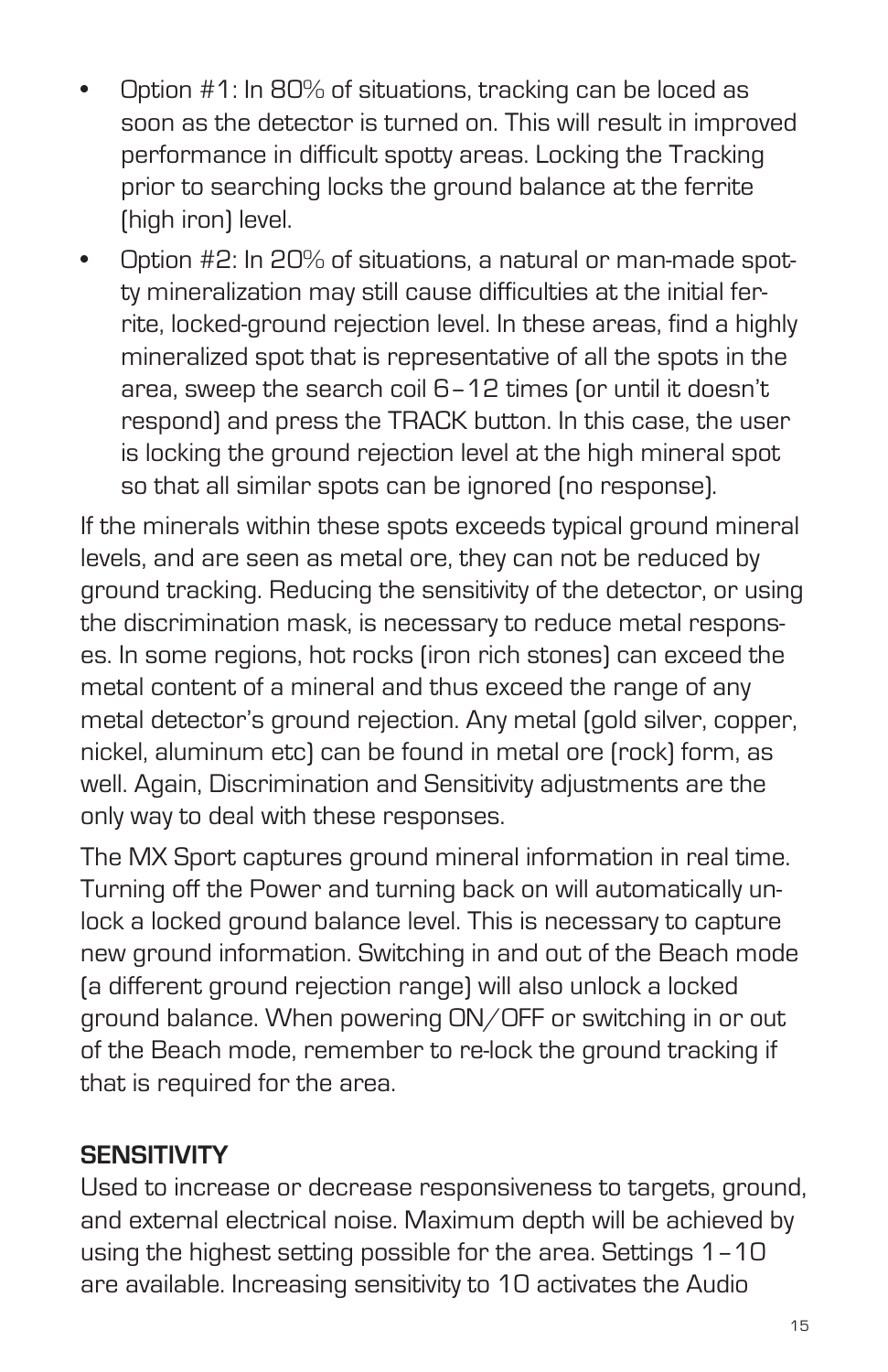# **Display & Controls, cont.**

Boost feature, which amplifies the audio responses of small signals. Audio Boost is intended to achieve maximum precision on weak signals, and is not well-suited for general searching.Reduced sensitivity is often needed to search bad ground conditions or high electrical activity areas.

When the ground is highly mineralized (typically high iron), reduced sensitivity often increases detection depth. Finding the level that provides for smooth, stable operation and easy target identification is important to maximize performance. Few areas will allow maximum sensitivity settings.

- 1. During normal searching, press the **+** button to increase sensitivity; press the **-** button to decrease sensitivity. The MX Sport provides quick and convenient up or down sensitivity during use without accessing Options. The current sensitivity setting shows briefly where the VDI number normally is displayed.
- 2. Sensitivity adjustment is not featured in Options, but only with the **+** or **-** buttons when not in the Options mode.

#### **PROGRAMS**

A program is a complete selection of options for specific or targeted metal detecting.

To select a Program:

- 1. Press Options and use the up & down arrows to select Program.
- 2. Press **+** & **-** to select the highlighted program.
- 3. Press Options again to return to normal searching or wait for it to time out (10–15 seconds).

**Coin & Jewelry**: This is the primary search program used for general-purpose searching. When searching typical soil for coins, jewelry, or any other precious metals, and trash metal rejection is needed, Coin & Jewelry discriminates against (rejects) ferrous (iron) objects and light foil. Discrimination can be customized in the Coin & Jewelry mode; see Discrimination.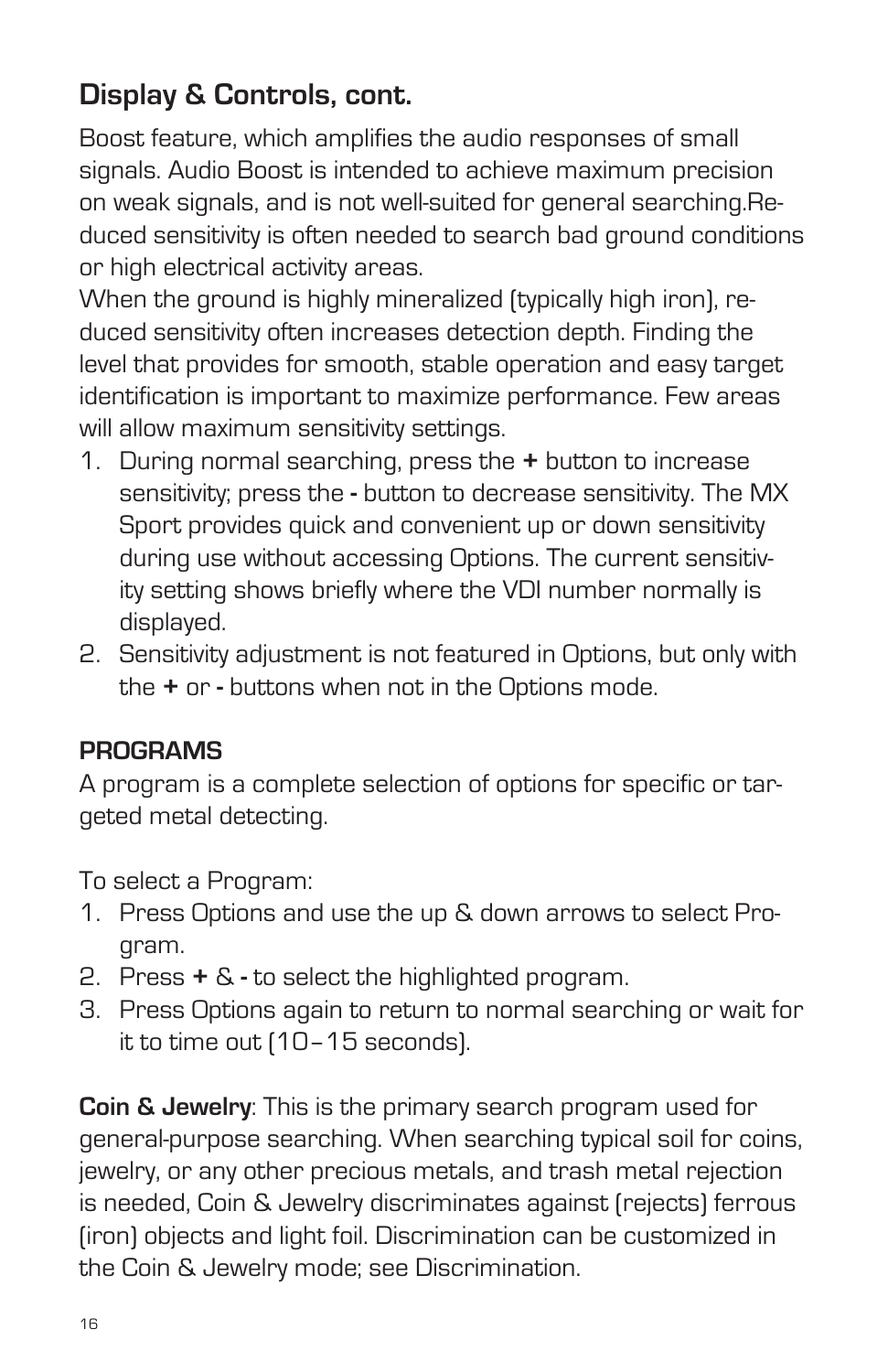**Beach**: The Beach program has features built in to ignore conductive wet or salty soils. Use Beach anytime you are searching a salt-water beach. And because many fertilizers are conductive when wet, heavily fertilized farm fields may also require the Beach mode when they are wet. The Salt Track feature can be added to any program using the Options feature. One may need to add the Salt feature to the Relic mode in highly fertilized wet fields, and/or to the Prospecting program when searching desert alkali (salt) areas.

**All Metal**: Use the All Metal program to detect all metal types, including iron/steel. Finding property markers, clearing nails from a driveway, locating lost tools, relic-hunting when iron is of interest are examples of when All Metal would be used. All Metal is a superior search program compared to locking in the Pinpoint mode, which has electronic aids to help pinpoint that are not ideal for general searching. All Metal does have optional VCO audio so target size and strength influences the audio.

**Relic:** Optimized for searching encampments and abandoned homesteads. Very little trash metal rejection.

**High Trash:** Some areas (especially public areas) have high concentrations of trash. To productively search high trash areas requires a higher degree of Discrimination (trash rejection). If trash becomes an issue using one of the other programs, try High Trash.

**Prospecting:** For gold nugget searching. Also great for prospecting for other types of naturally occurring metals: copper, silver, nickel, etc.

**Pinpoint:** Once the choice has been made to dig, press the Threshold can be defined as a steady continuous background hum.  $\sqrt{2}$  button accesses the Pinpoint mode. Pinpoint is different compared to an All Metal mode in that special features are activated to aid in target centering. Pinpoint can be toggled in the hunting mode with a quick press. Alternately, the button can be held to keep the detector in pinpoint until the button is released. Pinpoint mode is not recommended for general searching.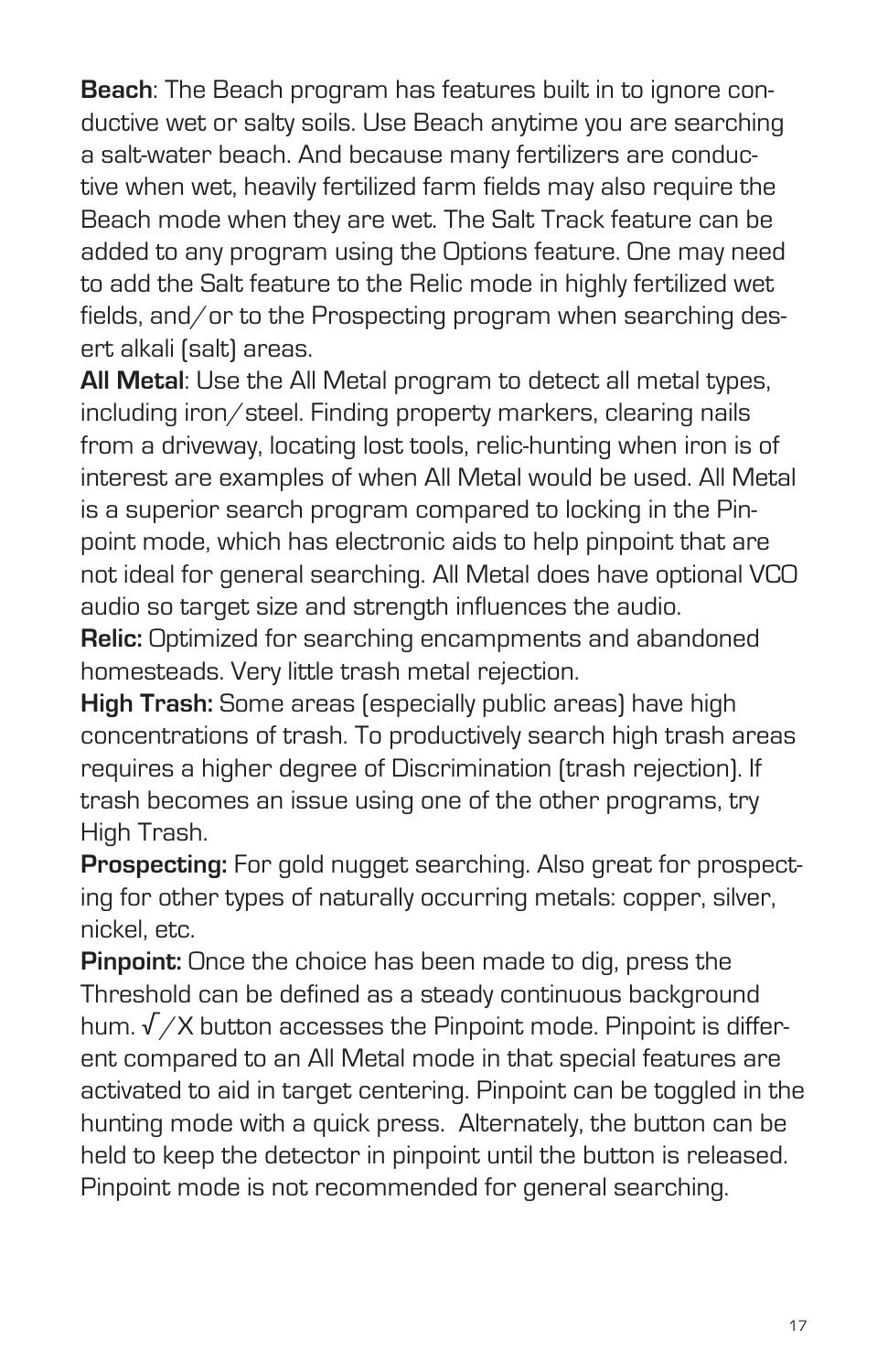## **RESET**

- 1. Restore to Factory Settings:
- 2. Press Option, use the up and down arrows to select RESET.
- 3. Press and hold Pinpoint button.
- 4. All options return to factory settings.

## **Discrimination**

Each of the MX Sport programs begins with Discrimination settings pre-selected for most hunting.



The MX Sport has the ability to accept or reject metal types based on their conductivity and/or electrical phase. Target conductivity/phase is indicated on the display VDI scale (Visual Discrimination Indication) with a VDI reference number. By learning what targets consistently indicate specific VDI numbers, you can be sure to accept or reject the different target VDI ranges that interest you.

Many types of targets share similar VDI number ranges. For example gold jewelry of varied sizes/ types shares the same VDI number range as aluminum of varied sizes/types. Deeper depths suggest the target being heavier gold; shallow depth indications suggest the target being lighter-weight aluminum. However, due to the wide variety of gold alloys and sizes, to find all the gold jewelry, digging lead, pull tabs, and screw caps is to be expected.

Trash metals (iron) often produce some beep, different from an accepted good target. In most cases, iron will produce a broken or inconsistent tone whereas an accepted good target produces a more consistent beep.

The display can help, but an inconsistent tone is most likely a rejected target. If you have trouble recognizing these inconsistent beeps and displays, find the sweep speed that enhances the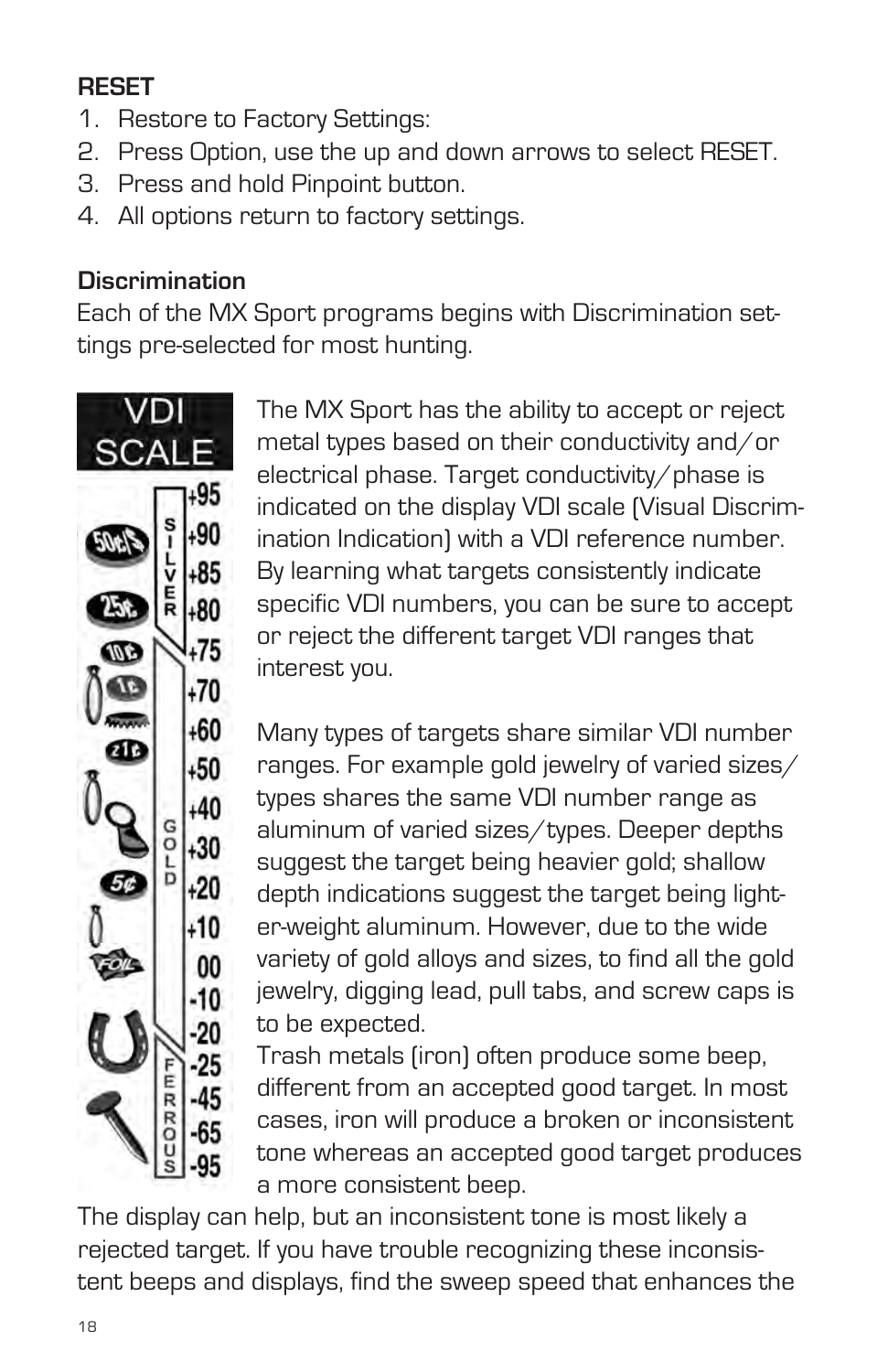rejection sound to the point you can recognize it when compared to the sound of a good target. Accuracy is greatly increased sweeping the center of the target. Pinpoint (press  $\sqrt{X}$  and "x" the area, return to Discrimination (press  $\sqrt{X}$  again), then pass the search coil over target center and note the sound and display indication.

When a metal target doesn't indicate as expected, peculiarities within that metal's alloy mix (metal types) are usually to blame. As alloyed steel bottle caps age, the iron deteriorates and the better (non-iron) alloys remain and become prominent (e.g., very old bottle caps are likely to indicate as quarters). The longer they are in the ground, the more the iron dissolves and the stronger/ better the non-iron looks to a metal detector. Soil conditions, corrosion factors, depth, and other variables can skew the audio and display indications and, thus, Discrimination settings. Used properly, however, Discrimination will more than double your time spent digging valued targets. The point is to reject the most common trash and accept the most common good targets. The MX Sport has 20 rejection ranges. Discrimination comes already set up for the Program you have selected.

#### **To Customize Discrimination:**

It is sometimes necessary to customize discrimination for targets you want to accept/reject. Iron will likely jump all over the scale inconsistently. You can only reject the first range for iron. For other targets that indicate consistently in a range, identify and then reject that range.

- 1. Press Options and use up & down arrows to select Discrimination.
- 2. Use the **+** or buttons to select the desired range you want to change, indicated by the flashing curser. Press pinpoint button to toggle between accepting or rejecting that range. The pinpoint button changes that range from reject (solid indicator bar) to accept (blank indicator bar) or from accept (blank indicator bar) to reject (solid indicator bar).
- 3. Press Options to exit, or wait 10–15 seconds for the Options mode to automatically time out.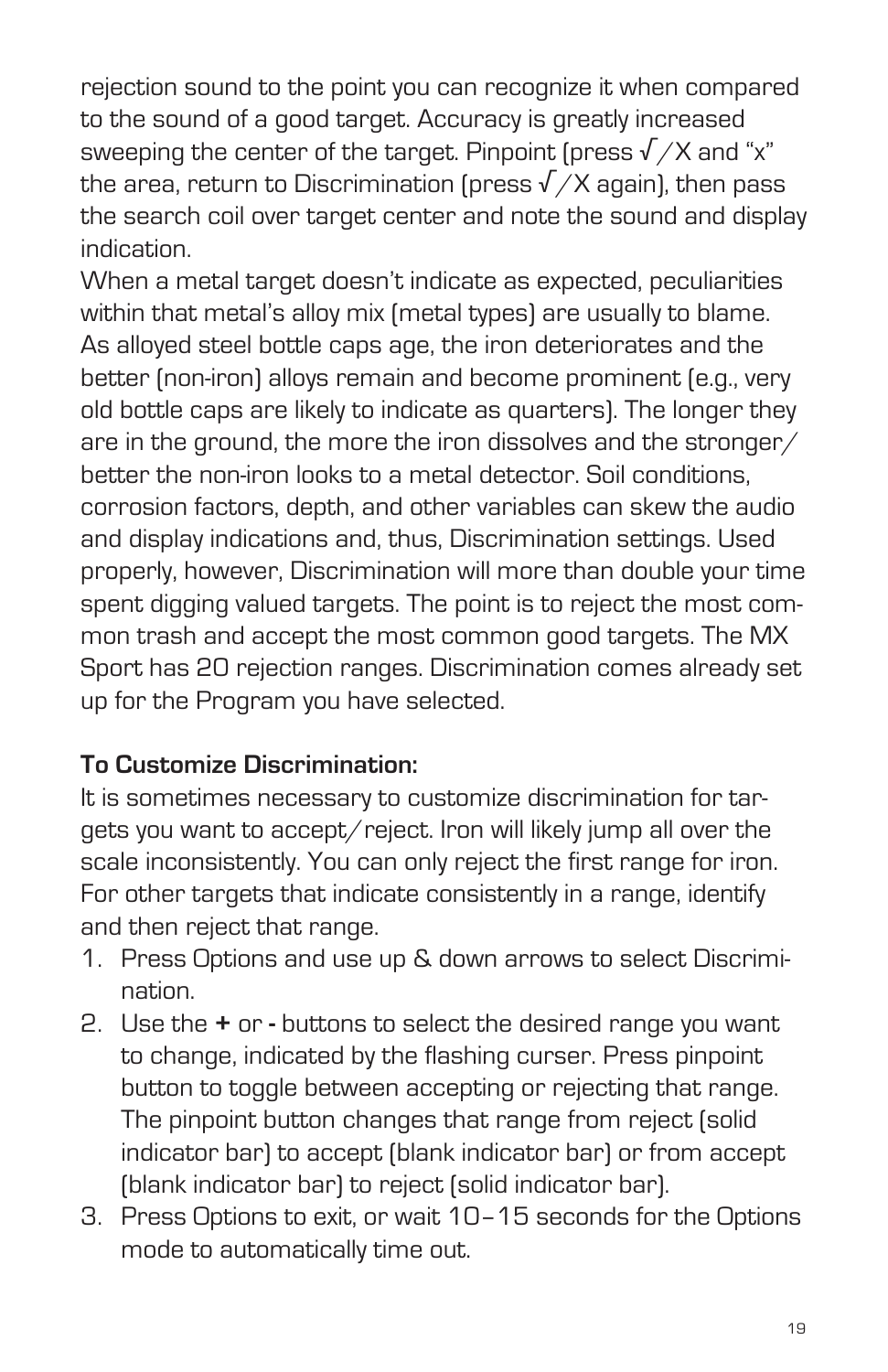**Disc Tips:** In the DISC menu option, if the zone selection cursor is left under a particular zone for a couple seconds, the text will change from DISC to a short descriptor of what kind of targets one might find in that zone, (e.g. GOLD, QUARTR, etc.)

In the DISC menu option, all zones to the left of the zone selection cursor can be discriminated, and all others accepted, by holding the pinpoint button for a short time. The disc mask can be quickly cleared by placing the cursor on the lowest zone, and holding the pinpoint button.

#### **Volume**

Volume adjusts how loudly a metal target beeps. The MX Sport provides adequate volume levels for individuals with good hearing. Those with impaired hearing should use headphones.

To Adjust Volume:

- 1. Press Options and use the up & down arrows to select Volume.
- 2. Press **+** & buttons to select the desired volume level.
- 3. Press Options to exit, or wait 10–15 seconds for the options mode to automatically time out.

#### **Reject Volume** (REJ VOL)

Discrimination normally suppress the audio sound (beep) of metal targets that are selected for rejection. Although some rejected targets produce some broken audio sounds, as much audio is suppressed as is possible.

REJ VOL (Rejection Volume) allows a user to change from suppressing the audio (beep) to assigning the rejected targets a volume level (beep) lower than that of the accepted targets. Searching in this way allows one to hear and immediately recognize the rejected targets and thus slow down and check for possible good targets nearby.

- 0 = Normal Discrimination Audio. Rejected target audio is suppressed.
- 10= Audio volume of rejected targets is 10% that of accepted targets.
- 20 = The audio volume of rejected targets is 20% that of accepted targets.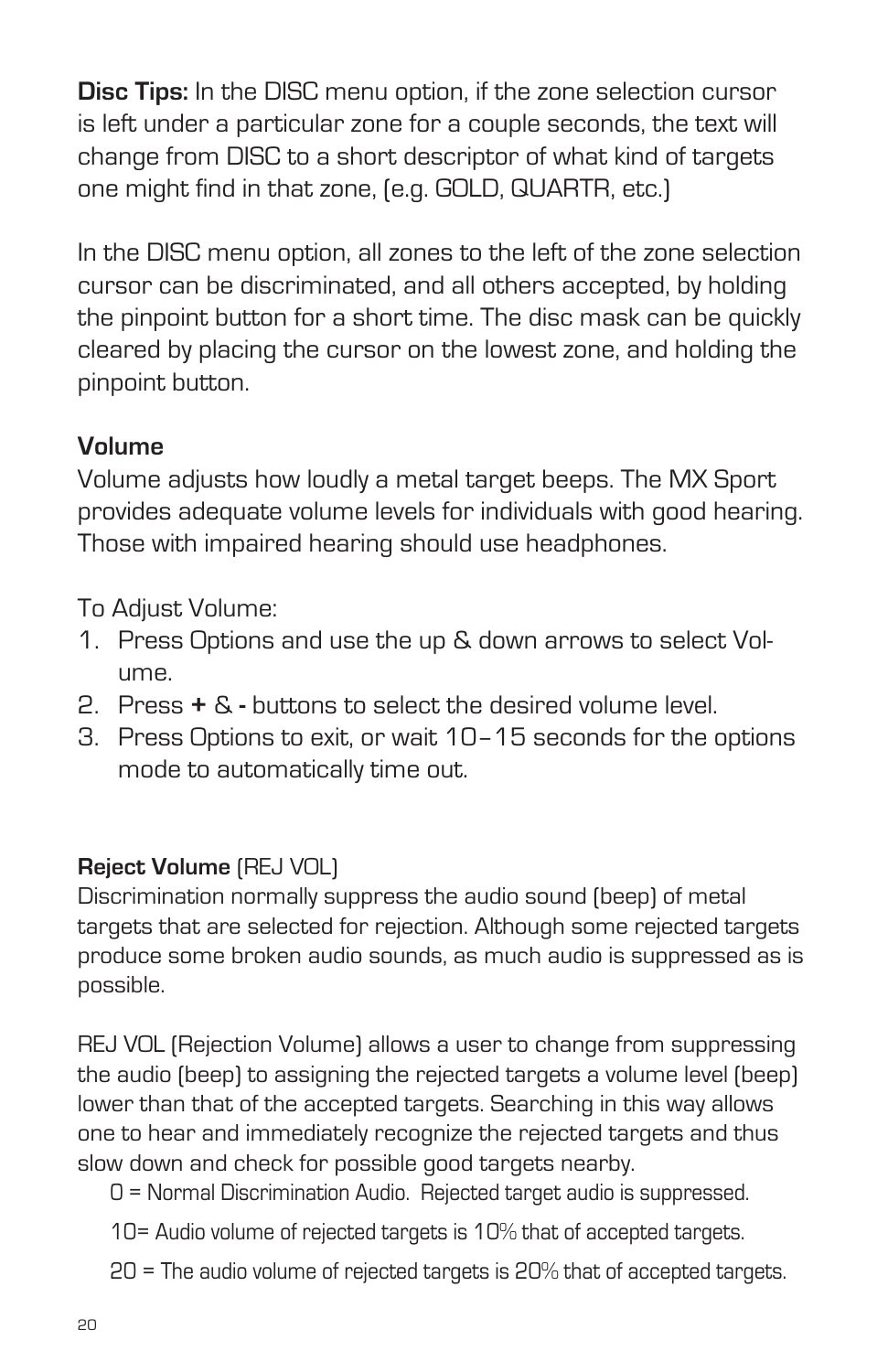- 30= The audio volume of rejected targets is 30% that of accepted targets.
- 40 = The audio volume of rejected targets is 40% that of accepted targets.
- 50 = The audio volume of rejected targets is 50% that of accepted targets.
- 60= The audio volume of rejected targets is 60% that of accepted targets.
- 70= The audio volume of rejected targets is 70% that of accepted targets.

100% audio for all targets can be acheived by accepting all targets using the Discrimination option or using one of the All Metal type modes.

When using a mixed mode such as the Preset RELIC Program, Rejection Volume can be used to reduce or eliminate the volume "beep" of rejected targets. However, in All Metal Audio Programs such as Prospecting, Rejection Volume will not have any influence. Rejection Volume can only influences modes or programs with a Discrimination audio.

#### **Threshold**

The MX Sport can be used in silent search (no sound until a target is detected), or with a Threshold (steady continuous background hum) with virtually no difference in maximum detection depths. However, searching with a continuous threshold has the advantage of providing more information regarding what the detector is seeing. The threshold fading to silence indicates either a rejected target, or a ground anomaly. By focusing more closely around that spot, often a good target can be found near trash.

#### **To Adjust Threshold:**

During searching simply press up and down arrows next to the Options button to adjust threshold.

Optionally while in the menu:

- 1. Press Options and use the up & down arrows to select Threshold.
- 2. Press **+** &buttons to adjust threshold. Threshold level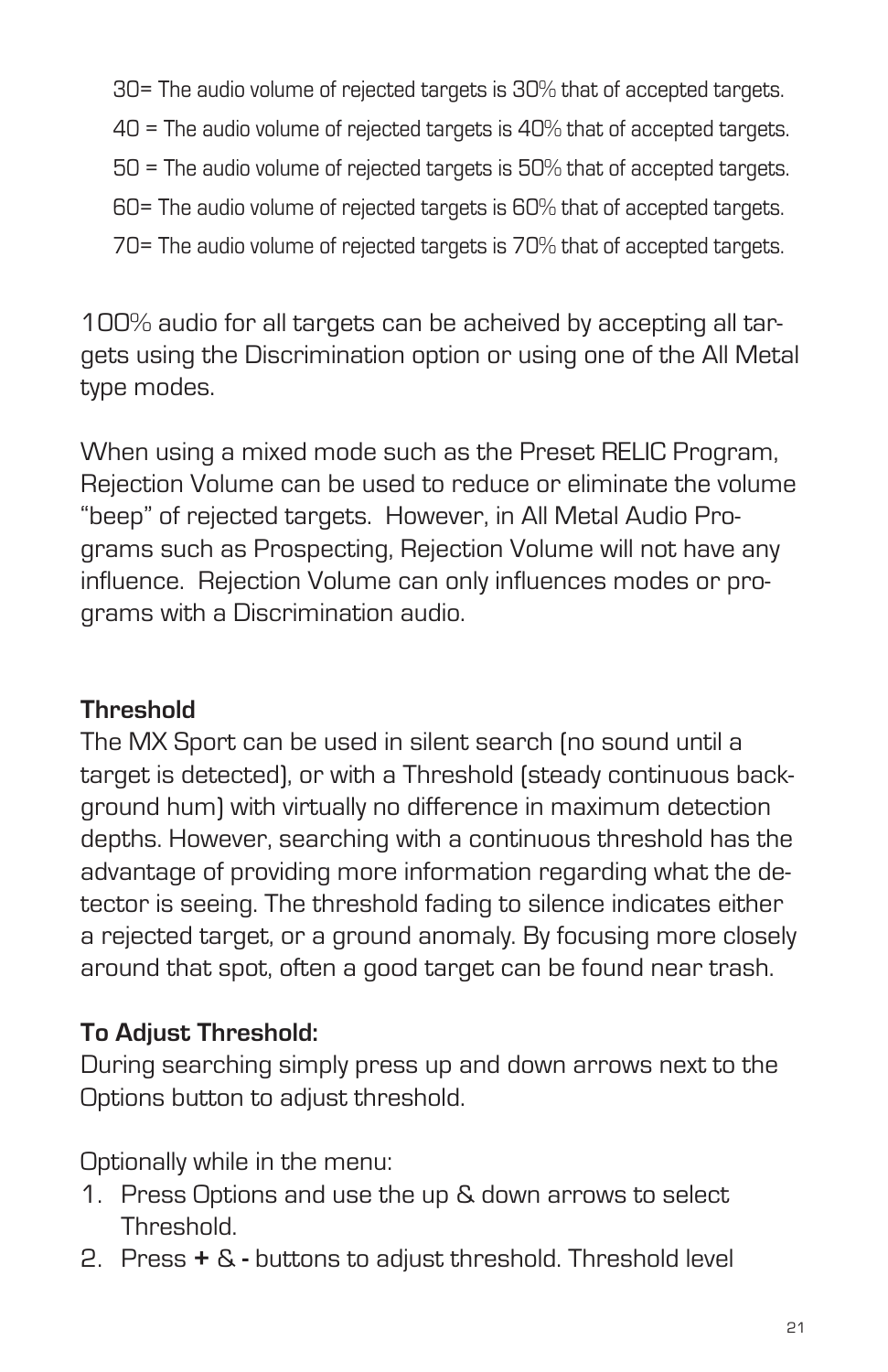should be as quiet as possible while still hearing a hum.

3. Press Options to exit, or wait 10–15 seconds for the Options mode to automatically time out.

## **Tone Identification or Tone ID**

The pitch or audio frequency produced by each target's display identification range can be highlighted with differently pitched sounds, called Tone Identification or Tone ID.

A specific audio pitch reference for each range provides quick audio ID based on the pitch of the beep it produces during searching- without looking at the display.

When Tone Identification is in single tone, all accepted metal types produce the same audio pitch during searching. If the Discrimination is set to reject a specific target range, that range may not produce a beep of any pitch. Rejected targets often do not produce any tone (silence).

To Adjust Tone Identification:

- 1. Press Options and use up & down arrows to select Tone ID.
- 2. Press **+** & to select the type of Tone Identification desired.
- 3. Press Options to exit or wait 10–15 seconds for the options mode to automatically time out.

## **Tone ID Settings**

1-Tone: All targets produce the same pitch beep (no tone ID).

2-Tone ID: Iron targets produce a low-pitched beep; all other targets produce a higher pitched beep.

4-Tone ID:

- Iron (lowest)
- • Foil & Pull Tabs
- • Nickels
- Coins (highest pitch) 8-Tone ID:
- • Large Iron (lowest)
- • Small Iron
- • Foil/ Small Gold
- • Nickels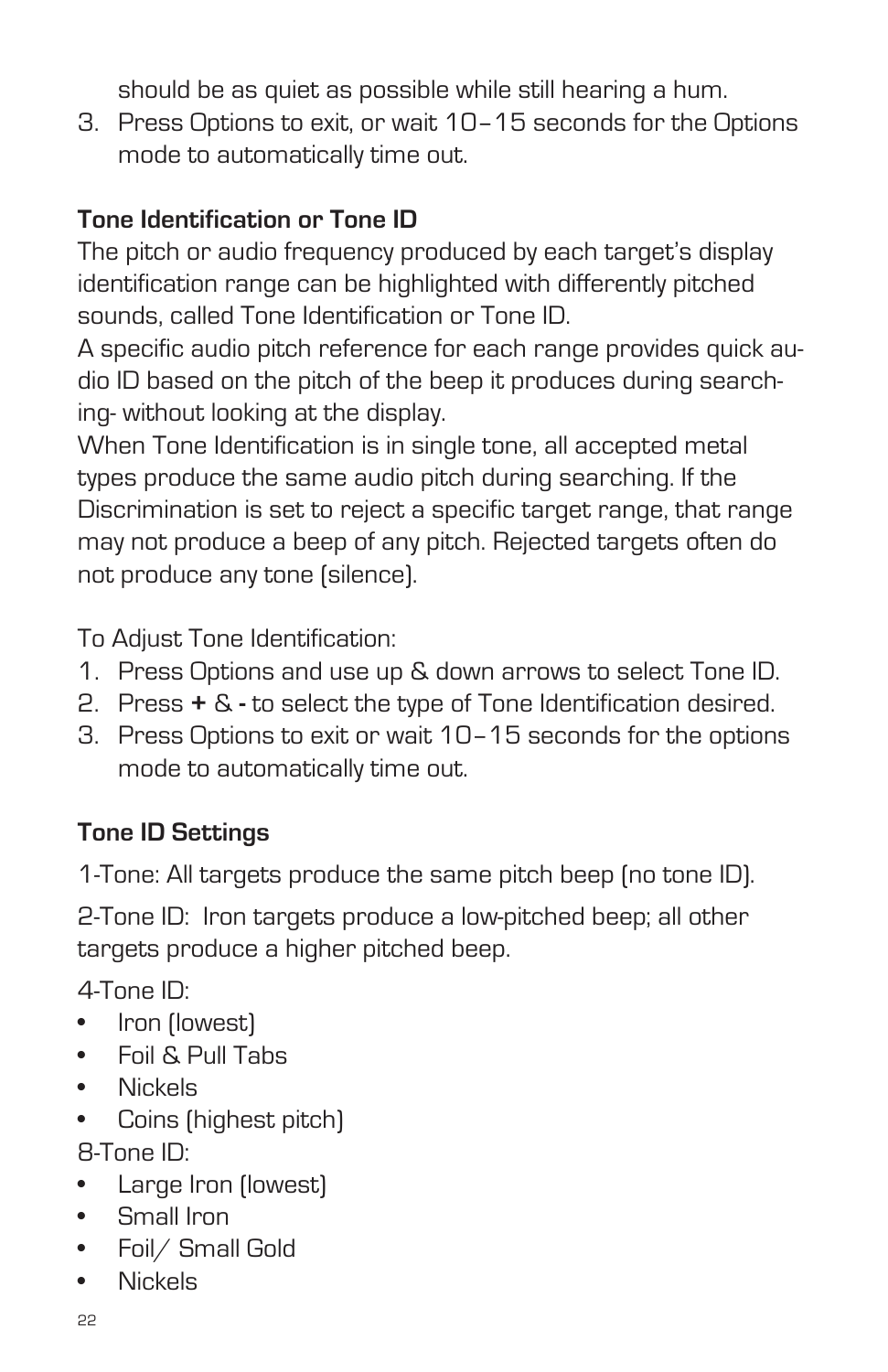- • Pulltab
- Screwcap
- • Zinc/Indian Head Penny
- • Dime Dollar (highest pitch)

# 20-Tone ID:

Each of the 20 Display ID segments (discrimination zones) produce their own uniquely-pitched beep, starting with iron (the lowest pitch) to Silver Dollars (highest pitched).

# **Depth Units**

The MX Sport can report target depth in inches or metric.

- 1. Press Options and use Up & Down arrows to select INCHES/ **METRIC**
- 2. Press **+** & **-** to select the units of measure desired.
- 3. Press Options to exit or wait 10–15 seconds to automatically time out.

# **Backlight**

The MX Sport has a backlit display option for use in low-light conditions. Backlight use will reduce battery life (slightly, 10% to 20%) but may be necessary in some conditions. During use, tap the Power button momentarily to select Backlight.

Alternately, press Option, use the up & down arrows to select LIGHT, then use the **+** & **-** buttons to select the desired intensity of the backlight. Press Options again to exit, or wait 10–15 seconds to automatically time out.

# **Frequency Offset**

When two or more metal detectors of the same frequency are used near each other, interference (cross talk) among them is likely to occur. By slightly changing the frequency of the MX Sport, such interference can be eliminated both for the MX Sport and for the other detectors being operated nearby. Interference from another metal detector is typically obvious chatter, similar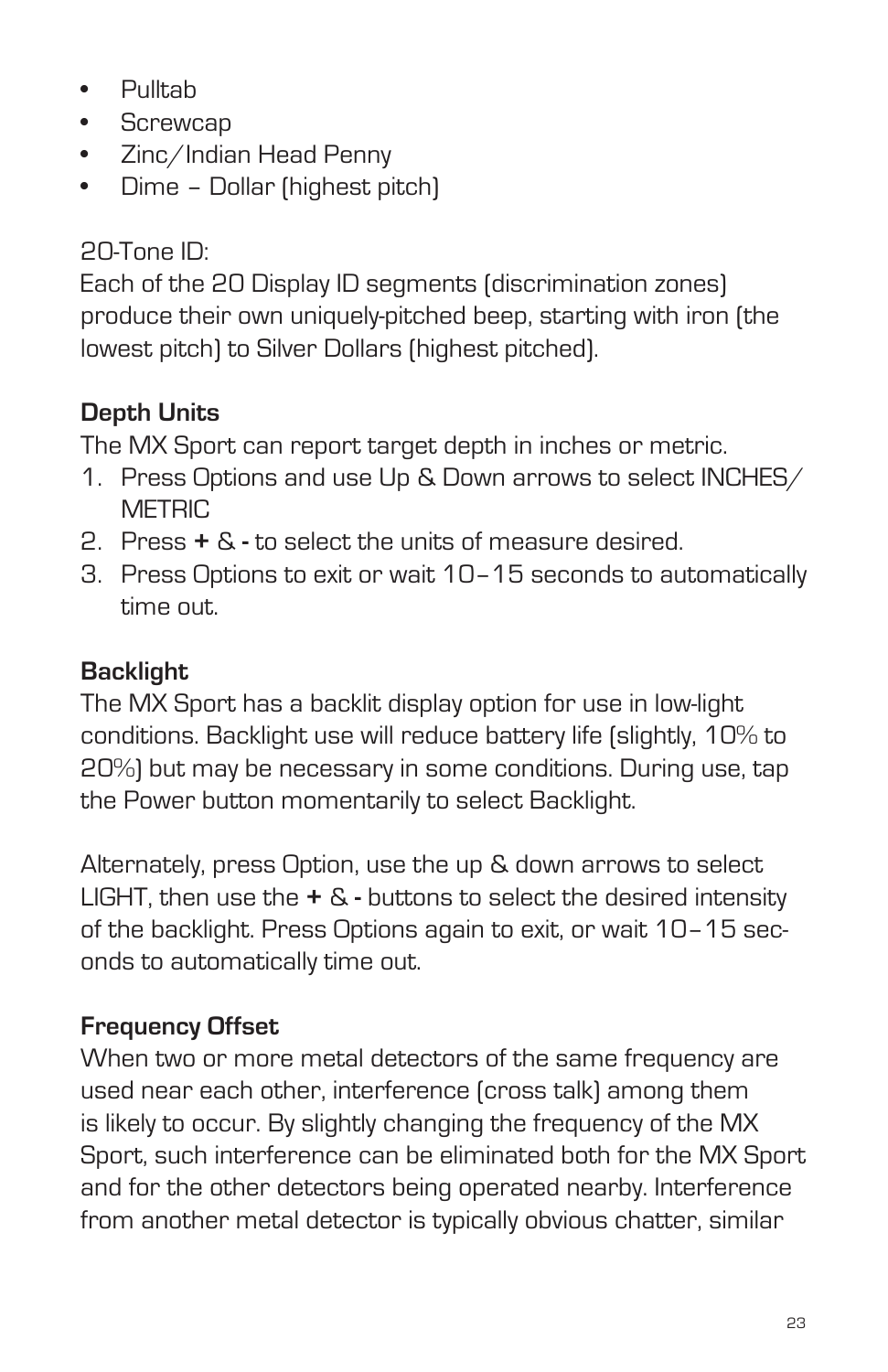to having your sensitivity set too high for the area, only often with a more regular pattern of sound.

When it appears another metal detector is causing interference: Press Options and use the up & down arrows to select Frequency. Use **+** & **-** to select among the five available frequencies. Frequency shifting on the MX Sport is slight—not enough to result in any measurable differences in sensitivity—just enough to avoid interference from another metal detector nearby.

## **Salt Track**

The MX Sport is a single frequency (VLF) metal detector. More expensive multi-frequency and pulse-induction metal detectors do have some advantage in wet conductive (salt) grounds. However, the MX Sport provides for excellent results in these wet conductive salt conditions. The MX Sport Beach program has a revised ground balance range to accommodate use in wet salt sand because salt (when wet) is conductive like a metal target is conductive.

Other situations where a person may need the expanded salt ground balance range added to a program other than Beach include Relic or Prospecting programs Thus, the salt option is available in the Options mode and can be added or subtracted from any program.

Relic hunting is often conducted in farm fields. These farm fields, when wet and heavily fertilized, produce conductive conditions similar to wet conductive salt. Add the Salt Track feature to the Relic program when searching heavily fertilized wet farm fields. In desert regions alkali (salt) patches are often found in good nugget shooting areas. By adding the Salt Track feature to the Prospecting program, these alkali areas can be searched effectively for nuggets even when wet.

#### **To add the Salt Track feature to any program:**

- 1. Press Options and use the up & down arrows to select Salt Track.
- 2. Use the **+** & **-** buttons to select either 1 for salt ground balance range or 0 for normal ground balance range.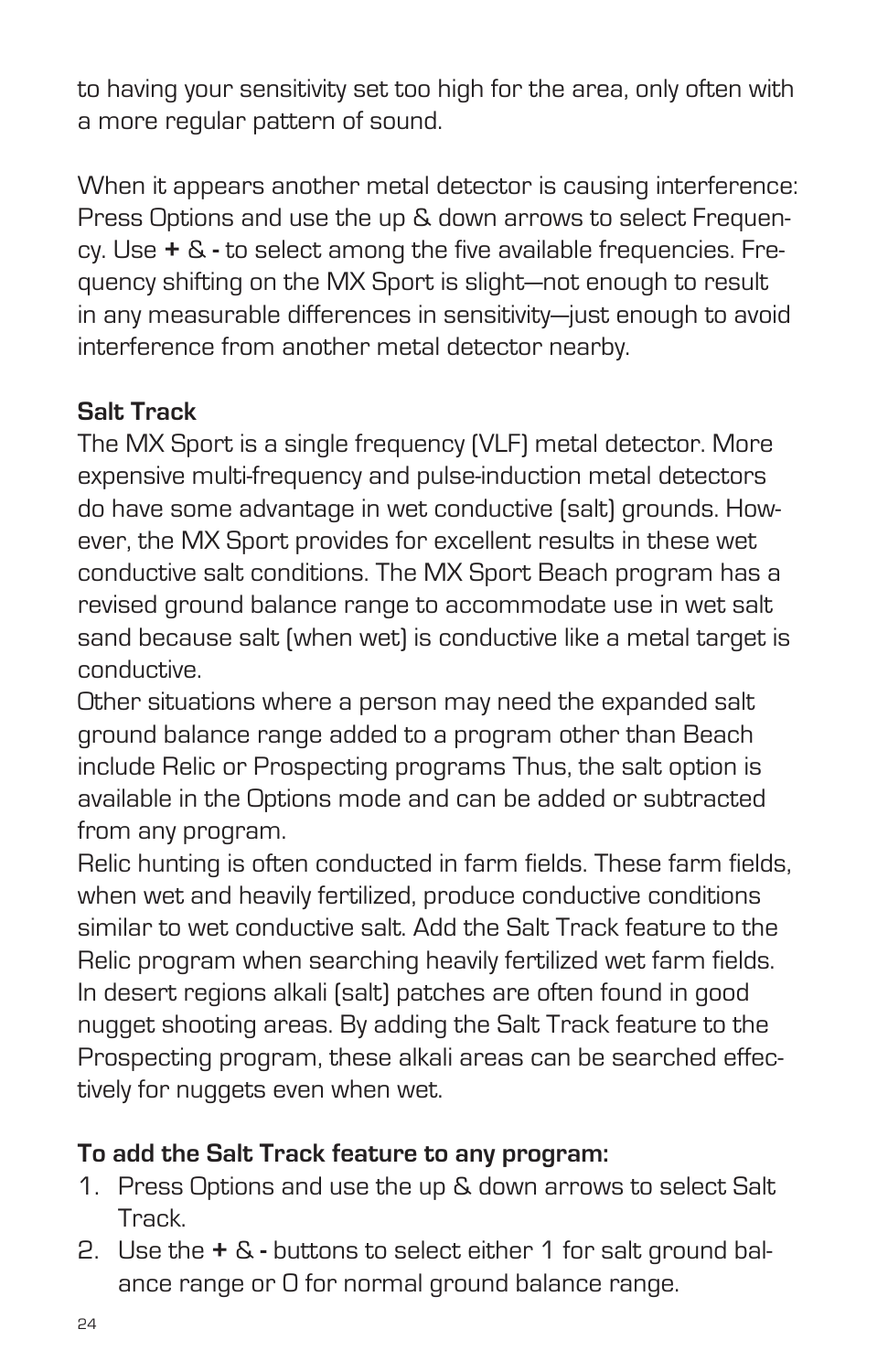Often soft sand will gather more saltwater compared to the surrounding sand. Because these spots have a sharp increase in conductivity, the MX Sport will likely beep regardless of whether metal is present. If a reasonable beep is produced that doesn't pinpoint sharply like a typical metal object (pinpoints as a large area with a lower than normal volume beep), it is likely a salt pocket; ignore and continue searching.

Additionally, when searching at the wave line, one may hear the incoming and outgoing waves respond to some degree. It is best to search fully in the water or fully on the beach. In most cases natural sluicing (wave action gathering all heavy metals in one streak or patch) occurs either in the water or on the beach. In other words, natural sluicing often leaves targets behind the waves (on the beach), or takes it out into the water. With a tide guide and patience, you can search 100% of the beach.

You may want to turn Salt OFF (0 in the Beach mode) when searching fresh water beaches (no salt). The extended ground balance range provided by the salt feature is not recommended when searching areas that do not have wet salt (conductive ground conditions). Only when conductive ground conditions are present will the salt feature improve performance.

## **ALL METAL PROGRAM-ONLY FEATURES**

#### **SAT (Self-Adjusting Threshold)**

SAT only influences the All Metal, Relic, and Prospecting programs and only appears in Options when one of these programs is activated.

SAT makes the All Metal programs require motion to detect metals. Stopping over any metal for any significant length of time will reset the audio to natural, and that metal target will stop responding. Again, when using SAT, search coil sweep is required. When searching in an All Metal program, searching with a threshold hum is mandatory for maximum detection depth. In an All Metal mode (without SAT) the threshold hum will fade or increase with time as well as any slight change in the ground.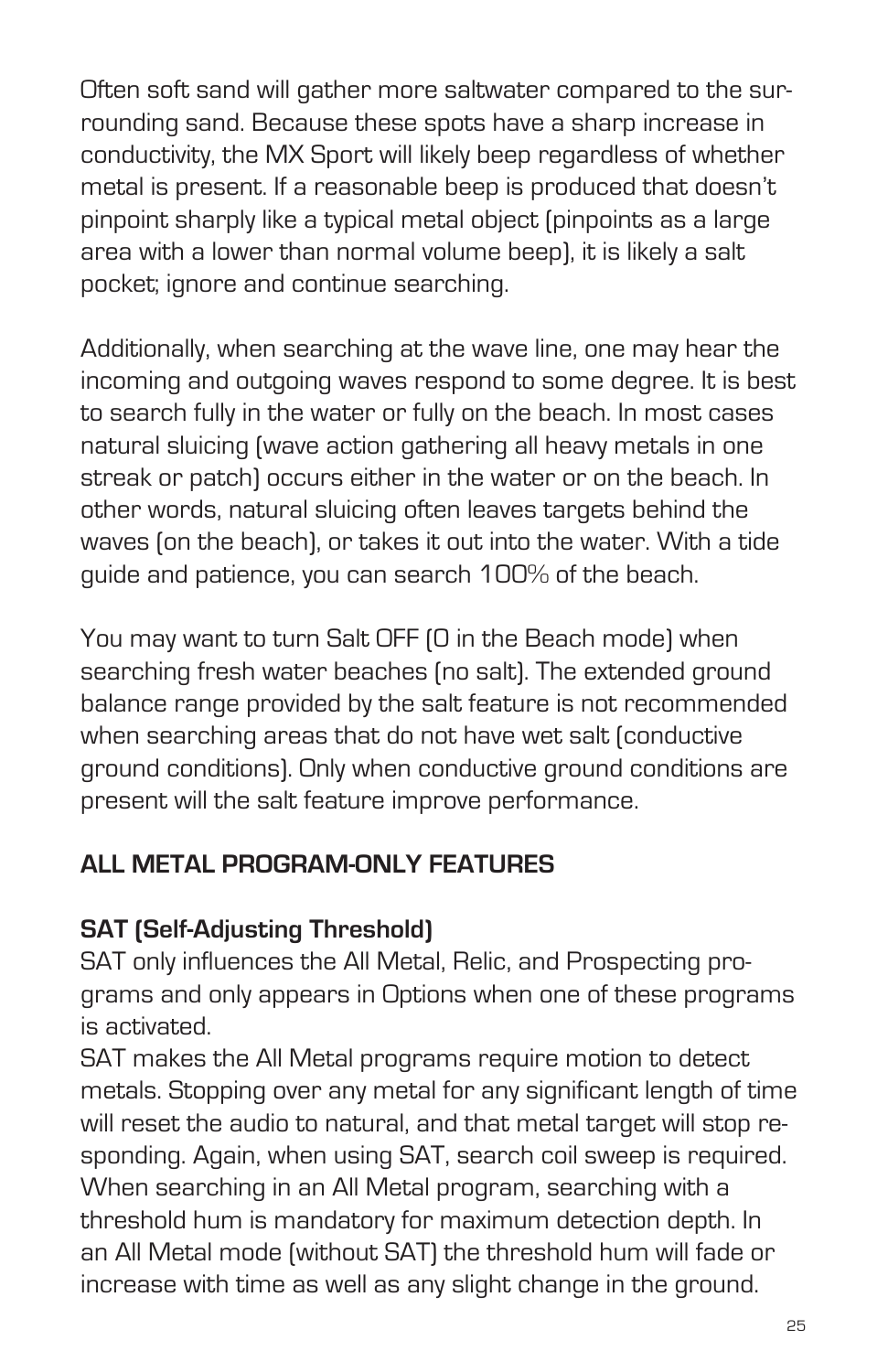Although these slight changes in conditions can be heard in the changing threshold hum, they are not significant enough to dictate any operator change in settings. SAT automatically maintains the threshold hum over time and irregular conditions by resetting the threshold at regular (timed) intervals. These timed intervals can be sped up or slowed to match how quickly the ground conditions are changing and how quickly you want to sweep the search coil.

To adjust SAT when All Metal, Relic, or Prospecting programs are in use:

Press Options and use the arrows to select SAT. Use the **+** & **-** to select levels  $0 =$  no SAT to  $6 =$  Hyper SAT. Use the SAT speed nearest "0" that maintains a steady continuous threshold hum. Quicker SAT speed settings, near to 6 (Hyper SAT), require quicker search coil sweep speeds due to the fact that fast SAT can tune out metal target responses if swept too slowly. Select the slowest (lowest number) SAT speed that maintains a steady threshold and no faster. Match the speed the search coil is swept to the SAT speed. Practice with a target above the ground to assure the search coil is being swept briskly enough to respond to targets.

#### **VCO (Voltage Controlled Oscillator)**

VCO only influences the All Metal, Relic, Prospecting, and Pinpoint programs, thus only appears in Options when one of these programs is activated. For the Pinpoint mode, lock in Pinpoint, then press options and select VCO.

VCO provides an increase in the pitch of the beep as the search coil nears a metal target. As the search coil moves away from a metal target the pitch of the beep decreases. In this way the center of the metal target is obviously the highest-pitched beep. Most users find VCO is a helpful improvement to both the Pinpoint mode and other All Metal modes. However, VCO use is optional.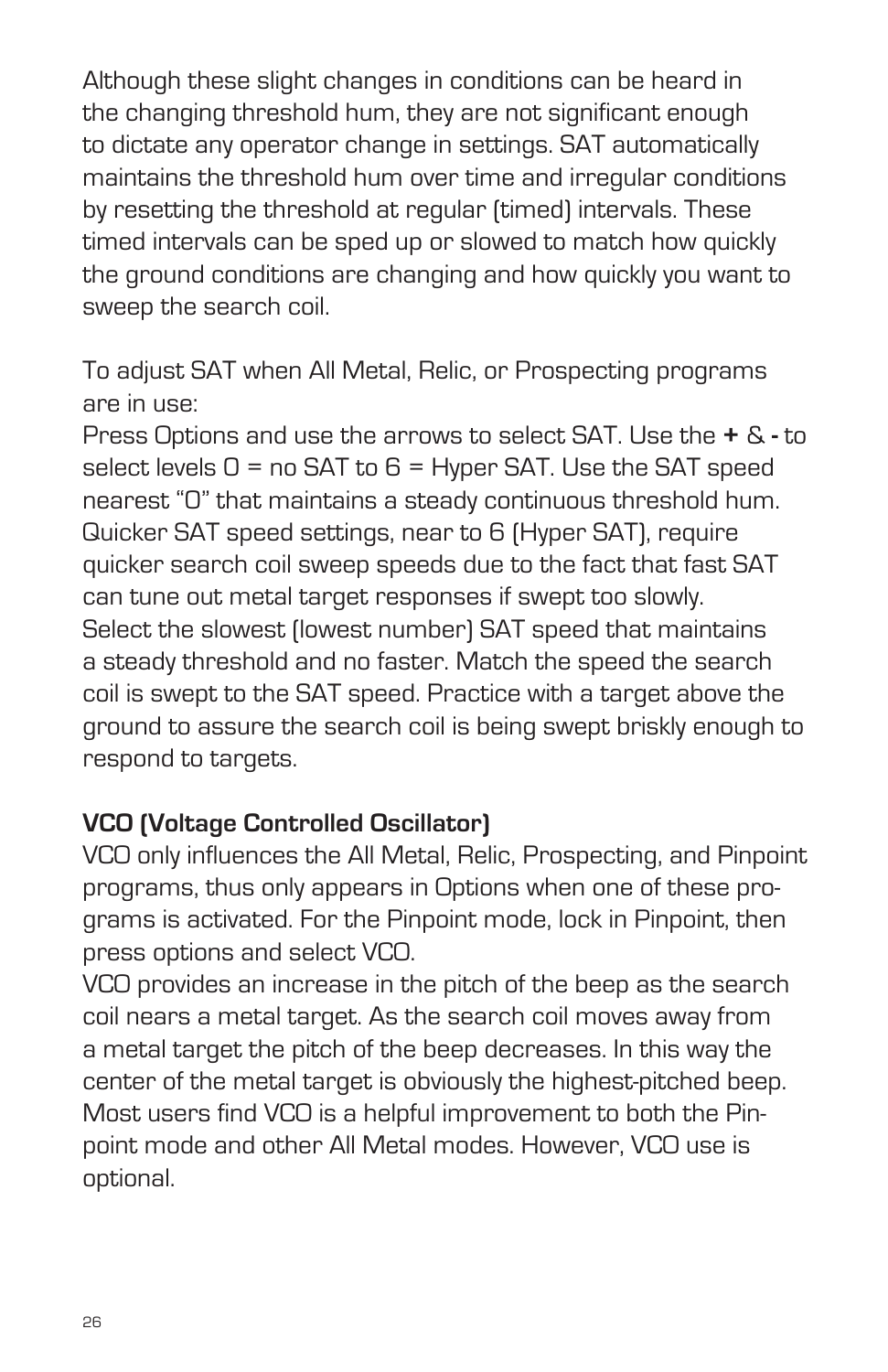### **Iron Grunt**

In the All Metal modes, when the MX Sport is sure the target is iron, the iron grunt feature can speed detection by making obvious the metal is iron. Strong IRON type responses are assigned a distinctive "GRUNT" sound.

To turn on Iron Grunt:

- 1. Assure you are in an all-metal program: All Metal, Relic, or Prospecting.
- 2. Press Options and select Iron Grunt with the up and down arrows. Use **+** and **-** to select 1 = Iron Grunt, or 0 = OFF (no iron grunt).

#### **Preparation for Water Hunting**

The MX Sport is waterproof to a depth of 10 feet with proper prepa-

ration. Before submerging the detector, doublecheck the following.

- 1. The loop cable should be firmly tightened.
- 2. The headphone cable, headphone adapter, or headphone connect cap should be firmly tightened.
- 3. The battery compartment cap should be firmly tightened.
- 4. The hash marks on the battery cap and the battery compartment will line up when the seal is properly tightened.

#### **Proper Care**

As tough as your White's metal detector is, it is a sophisticated electronic device that requires reasonable common sense care similar to all electronic devices.

- Store in a warm, dry area with batteries removed
- • Avoid harsh impacts
- Do not store in your car's trunk during winter and/or summer extremes
- Do not store in direct sunlight

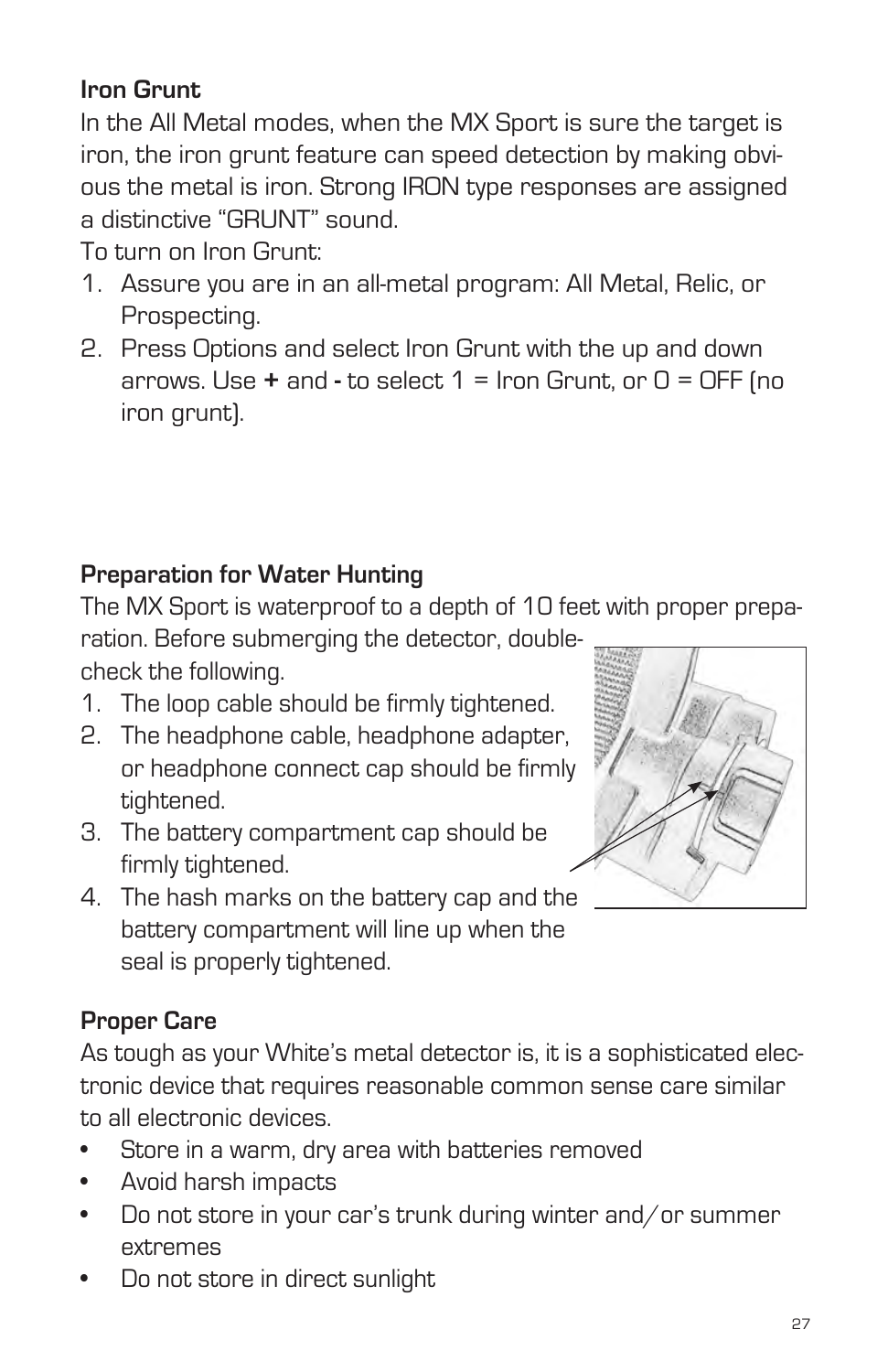## **Searching**

Sweep the search coil smoothly and evenly from side to side, as if mopping a floor, about 2 seconds per pass, overlapping each pass 50%. Keep the search coil as near to the ground as possible, throughout every sweep. By placing junk and good targets on top of the ground and sweeping the search coil past them, you can see the ideal sweep speed that enhances target detection and identification. If the search coil is swept too slowly, detection doesn't happen or discrimination isn't clearly recognizable. With the correct sweep speed, both detection and discrimination accuracy are optimized.

Fundamental to detecting success is choosing great places to use your MX Sport. These can be researched by word of mouth, at the library, in the newspaper, in books, or on the Internet. The longer an area has seen use, and the more activities and people who may have used it, the more interesting the targets.

Remember that you must have permission from the property owner to search private property unless it is your own. Many publicly owned lands are open to metal detecting. However, some have permit systems and digging tool restrictions. Always check with your local parks department for necessary forms, permission, and/or limitations.

#### **Digging**

Different terrains require different types of digging tools and digging techniques.

- For sandy beaches any simple strainer type scoop works fast and easily to recover targets.
- In grass or turf, a trowel or knife-like tool works best. It can be combined with the hinged door digging method where the turf is cut on three sides and the flap turned over. By leaving the hinged part of the turf attached, the flap is less likely to get displaced by a lawn mower.
- When digging additional dirt from a hole, place it on a drop cloth. Once digging is completed, you can quickly dump the dirt back in the hole with little spreading or effort.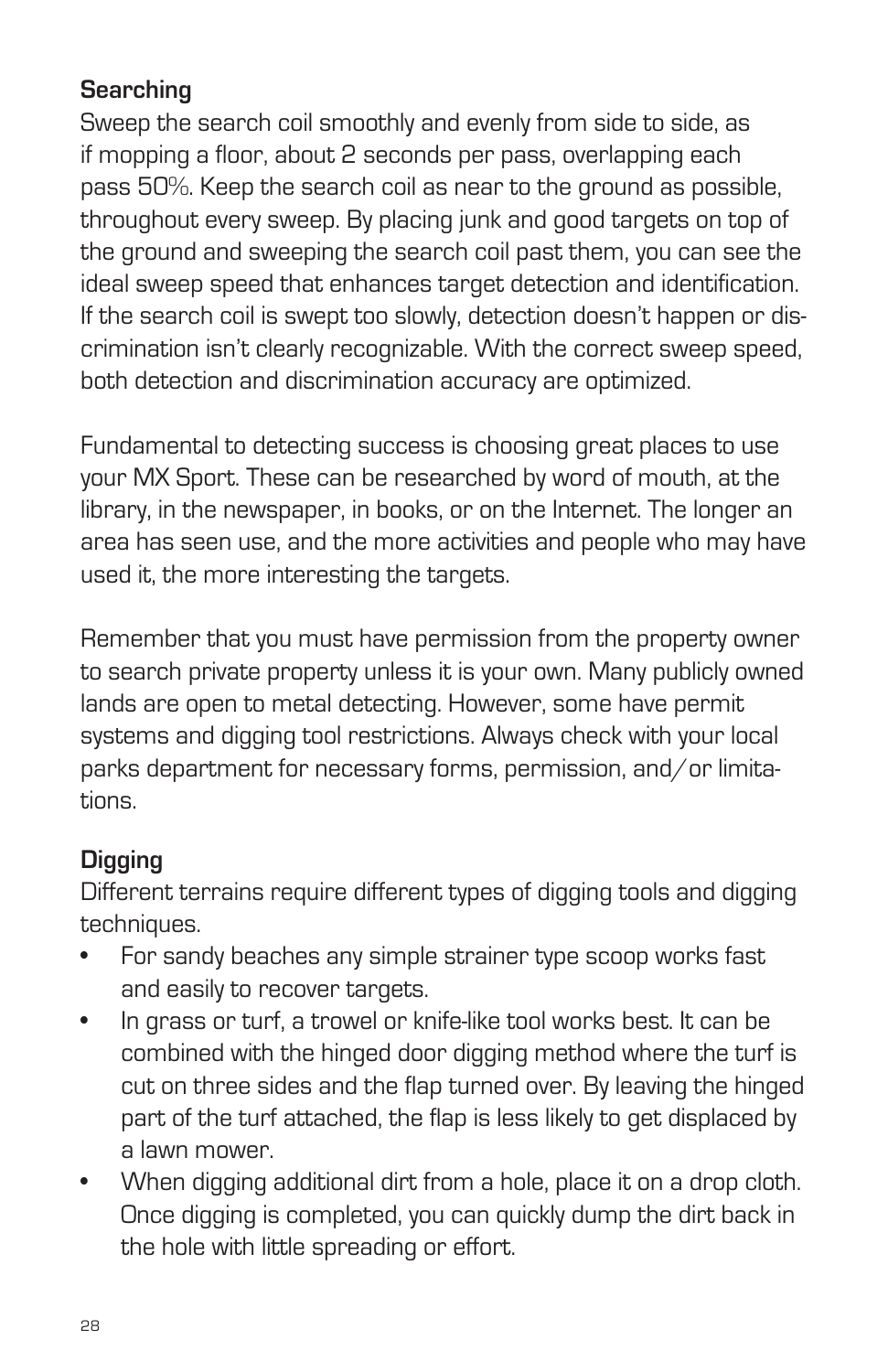In all cases care must be taken to minimize damage caused by digging. Practice in your own yard first. With a little practice and the correct tool, it should be difficult to tell where you have dug. Not only does this aid you in getting permission to hunt, it also places all metal detector users in a favorable light. In addition:

- Remove all trash you encounter and discard in the proper receptacle.
- Aid law enforcement whenever possible.

#### **Accessories**

- **Headphones:** Greatly increase the ability to hear the MX-Sport in high noise environments, increase battery life, and provide for increased privacy. Any stereo headphone between 8 and 150 ohms will work. A cable adapter is available so that the MX Sport will accept any 1/4-inch headphone. Optional waterproof Sport headphones plug directly into the MX-Sport
- **• Carry Cases:** White's offers backpacks and gun-style cases to fit the MX Sport. These padded cases offer convenience for storage and protection for travel.
- **Search Coils:** The standard search coil is the best for all-around use. While larger search coils detect deeper, they are less sensitive to small targets and are harder to pinpoint. Smaller search coils pinpoint and detect small metals better, and detect good targets in high-trash public areas better than larger search coils, but do not detect as deep.
- **Digging Tools:** It is important to have appropriate digging tools for the areas you search. Care must always be used to leave the area as you found it or better.

#### **FCC Compliance**

Per FCC 15.19(a)(3) and (a)(4) This device complies with part 15 of the FCC Rules. Operation is subject to the following conditions:

- 1. This device may not cause harmful interference.
- 2. This device must accept any interference received, including interference that may cause undesired operation.

Per FCC 15.21, the user that makes changes or modifications not expressly approved by the party responsible for compliance could void the user's authority to operate the equipment.

**Product Note**: This product uses the FreeRTOS.org real time kernel. The FreeR-TOS.org source code can be obtained by visiting www.FreeRTOS.org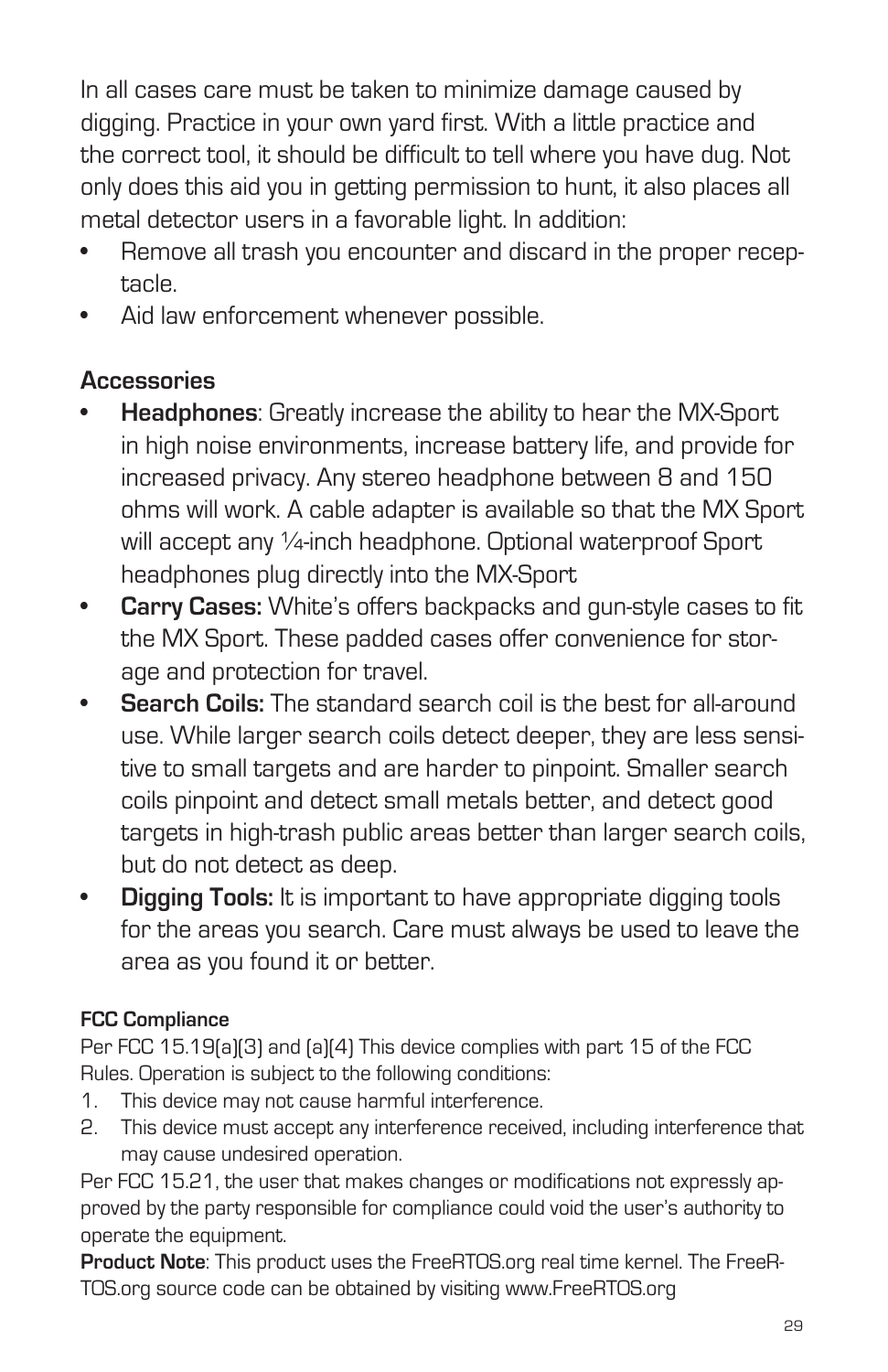# **Warranty**

If within two years (24 months) from the original date of purchase, your White's detector fails due to defects in either materials or workmanship, White's will repair or replace, at its option, all necessary parts without charge for parts or labor.

Simply return the complete detector to the Dealer where you purchased it or to your nearest Authorized Service Center. The unit must be accompanied by a detailed explanation of the symptoms of the failure. You must provide proof of the date of purchase before the unit is serviced under warranty.

This is a transferable manufacturer warranty that covers the metal detector for two years from the original date of purchase, regardless of the current owner.

Items excluded from the warranty are non-rechargeable batteries, accessories that are not standard equipment, shipping and handling costs outside the continental USA, special delivery costs (Air Freight, Next Day Air, 2nd Day Air, packaging service, etc.) and all shipping and handling costs inside the continental USA 90 days after purchase.

White's registers your purchase only if the Sales Registration Card is filled out and returned to the factory address soon after original purchase for the purpose of keeping you up to date regarding your metal detector and White's ongoing product development.

**MX Sport is waterproof to 10 feet and therefore sealed. Any attempts to open the detector will immediately void the warranty. Only authorized service centers can make repairs.** This warranty does not cover damage caused by accident, misuse, neglect, alterations, modifications, unauthorized service, or prolonged exposure to corrosive compounds including salt. Duration of any implied warranty (e.g., merchantability and fitness for a particular purpose) shall not be longer than the stated warranty. Neither the manufacturer nor the retailer shall be liable for any incidental or consequential damages.

Some states do not allow limitations on the length of implied warranties or the exclusion of incidental or consequential damages. Therefore, the above limitations may not apply to you. In addition, the stated warranty provides specific legal rights and you may have other rights, which vary from state to state.

The forgoing is the only warranty provided by White's as the manufacturer of your metal detector. Any "extended warranty" period beyond two years, which may be provided by a Dealership or other third party on your metal detector, may be without White's authority, involvement, and consent, and may not be honored by White's Electronics, Inc.

## **Service**

In the unlikely event that you have trouble with your White's metal detector that your retailer can not help you with, White's has warranty service centers in the USA, and most regions outside the USA.